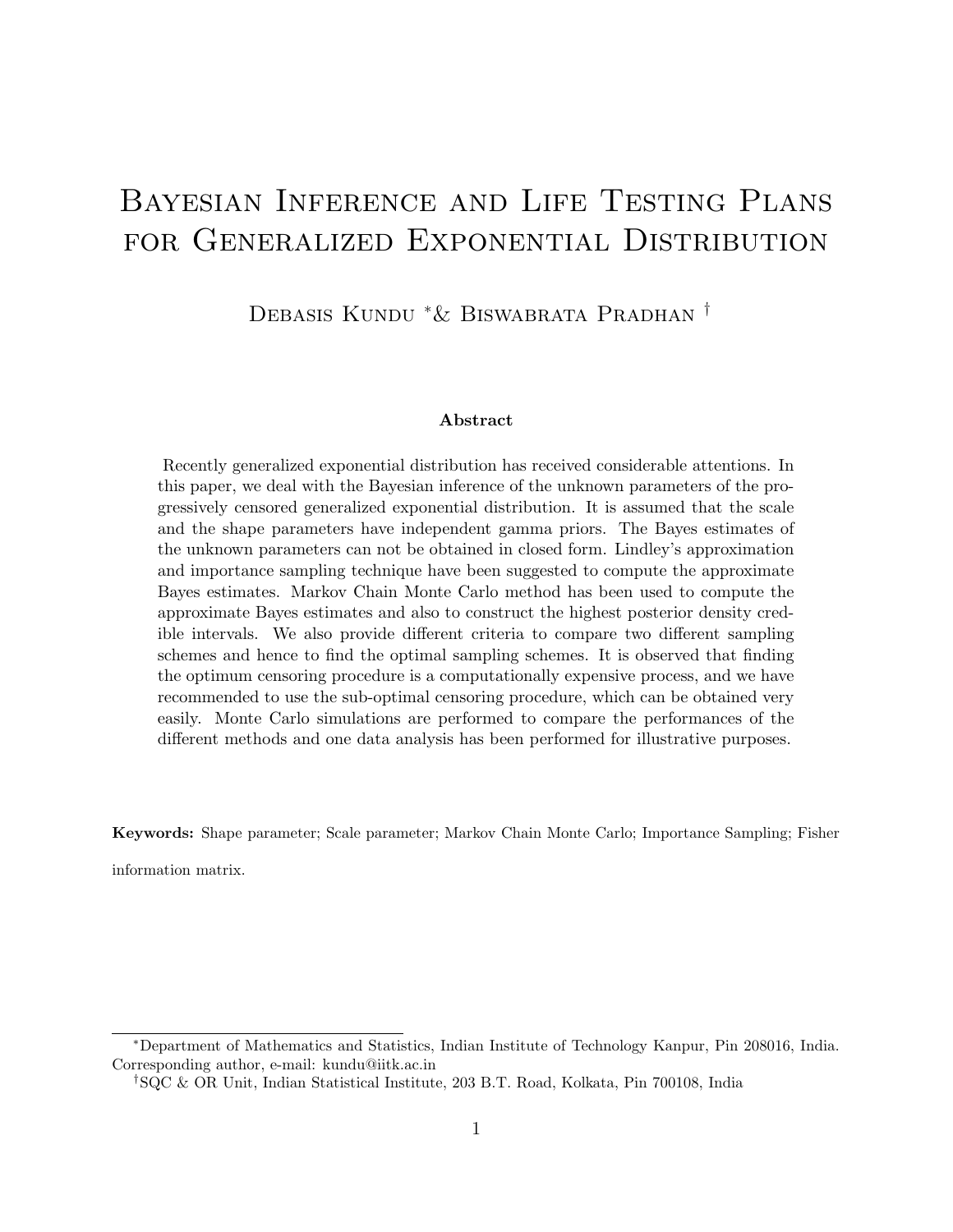#### 1 INTRODUCTION

Two-parameter generalized exponential distribution (GE) was originally introduced by Gupta and Kundu [6] as a skewed distribution, and as an alternative to Weibull, gamma or lognormal distribution. Because of the shape and scale parameters, it is observed that GE distribution can take different shapes and it can be used quite effectively to analyze skewed data. Extensive work has been done by several authors on GE distribution, see for example the review article by Gupta and Kundu [8] and the references cited there.

Although extensive work has been done on the statistical inferences of the unknown parameters of the GE distribution for complete and censored sample data in the frequentest context, see for example Madi and Raqab [12], Kundu and Pradhan [10], Mitra and Kundu [13], but not much work has been done for censored sample data in the Bayesian set up. Among the different censoring schemes Type-I and Type-II are the two most popular censoring schemes, in the last few years, progressive censoring scheme has received considerable attention, see for example the book by Balakrishnan and Aggrawala [2] and also the recent excellent review article by Balakrishnan [1].

Recently in the frequentest set up, Pradhan and Kundu [15] considered the statistical inference of the unknown parameters of the generalized exponential distribution when the data are progressively censored and also proposed some optimum censoring schemes. The aim of this paper is two fold. We consider the same problem as in Pradhan and Kundu [15], but mainly from the Bayesian perspective. First we consider, the Bayes estimates of the unknown parameters under the assumptions that both the shape and the scale parameters have gamma priors and they are independently distributed. It is assumed throughout that the loss function is squared errors, although any other loss function can be easily incorporated. As expected the Bayes estimates of the unknown parameters can not be obtained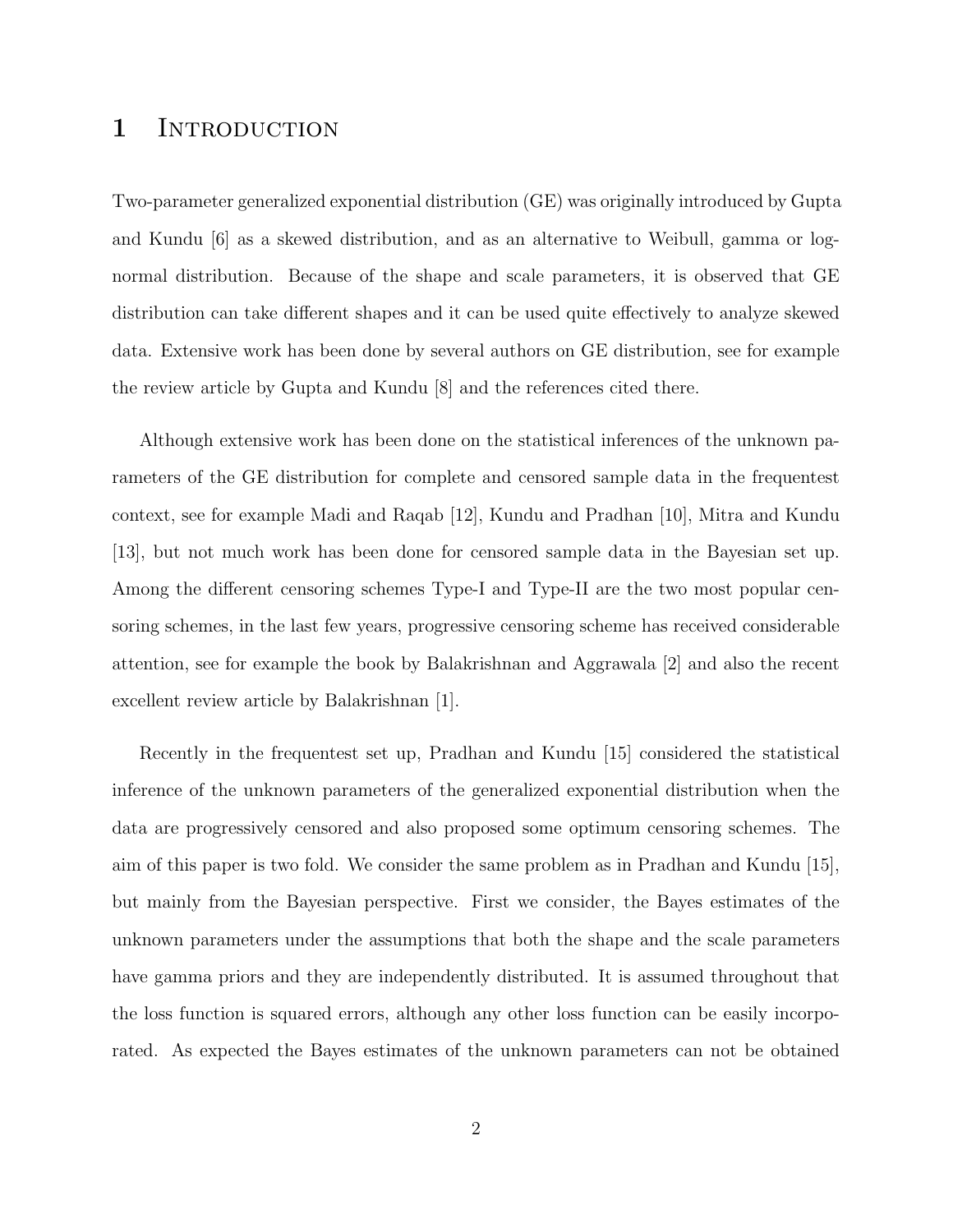in explicit forms. We suggest Lindley's approximations to compute the Bayes estimates of the unknown parameters, and also importance sampling technique, to construct the highest posterior density (HPD) credible intervals of the unknown parameters. We perform some simulation study to see the performances of the proposed method and also to compare with the maximum likelihood estimators. It is observed that if we have proper prior information, then the Bayesian inference has a clear advantage over the classical inference.

The second aim of this paper is to provide the methodology to compare two different sampling schemes and hence in turn, to compute the optimal sampling scheme, for a given prior distribution. Recently, Zhang and Meeker [17] and Kundu [9] discussed Bayesian life testing plan for Weibull distribution. In this paper we provide the optimal sampling plan for GE distribution. It is observed that finding the optimal sampling plan is a discrete optimization problem and it is computationally quite expensive. Due to this fact we have suggested a sub-optimal plan, which can be obtained very easily.

The rest of the paper is organized as follows. In section 2, we provide the model assumption and prior distributions. Approximate Bayes estimates and the construction of HPD credible intervals are provided in section 3. Numerical results and data analysis are presented in section 4. The construction of optimal censoring scheme is presented in section 5 and finally we conclude the paper in section 6.

## 2 Problem Formulation and Prior Assumption

It is assumed that n-identical units are put on a test and the lifetimes of the n-items are  $T_1, \ldots, T_n$ . It is further assumed that  $T_i$ 's are independent and identically distributed GE random variables with the PDF

$$
f(t; \alpha, \lambda) = \alpha \lambda \left( 1 - e^{-t\lambda} \right)^{\alpha - 1} e^{-t\lambda}; \quad t > 0.
$$
 (1)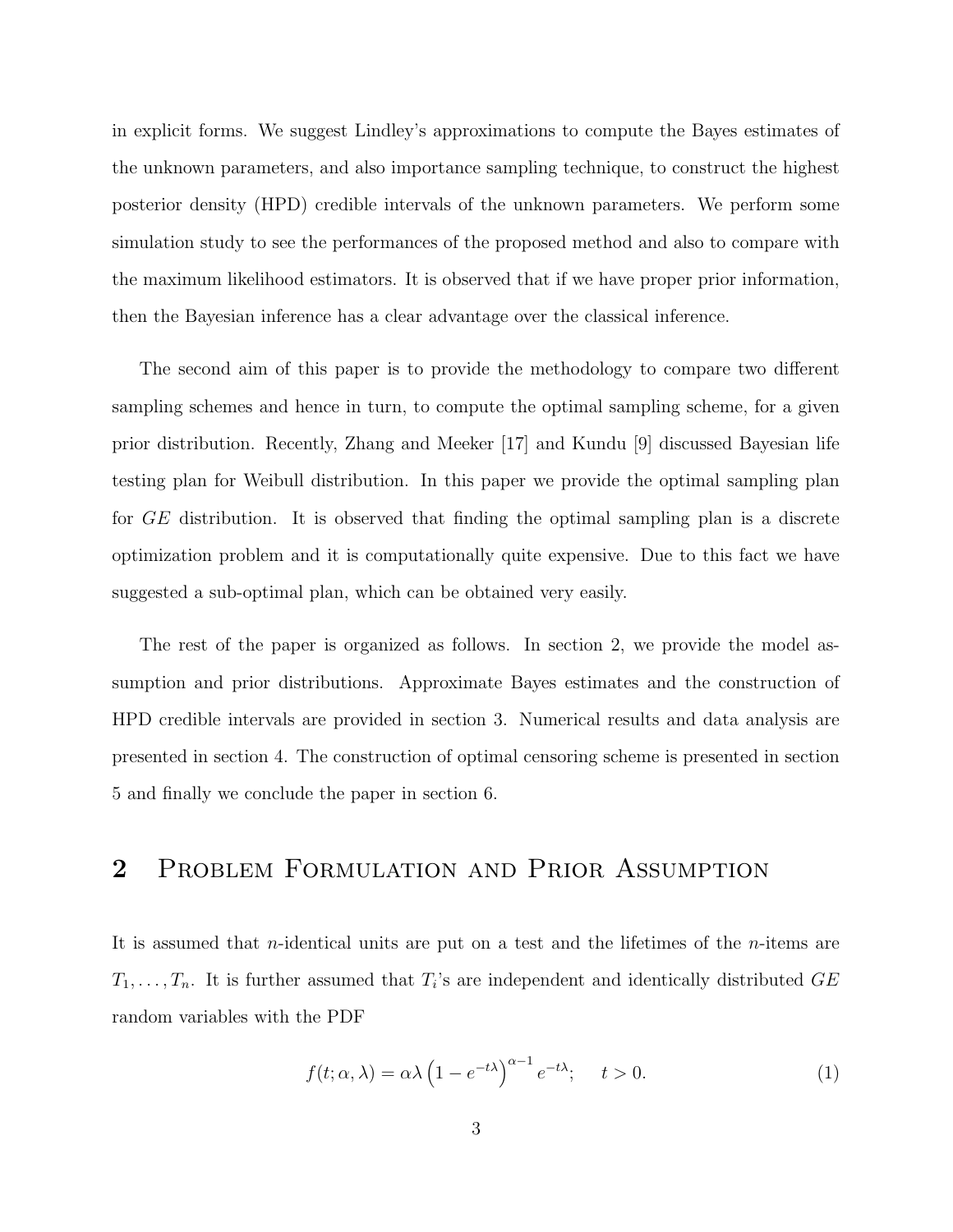Here  $\alpha > 0$  and  $\lambda > 0$  are the shape and scale parameters respectively. The GE distribution with the PDF (1) will be denoted by  $GE(\alpha, \lambda)$ . The integer  $m < n$  is pre-fixed and also  $R_1, \dots, R_m$  are m-prefixed non-negative integers such that  $R_1 + \dots + R_m + m = n$ . At the time of the first failure  $t_1$ ,  $R_1$  of the remaining units are randomly removed. Similarly, at the time of the second failure  $t_2$ ,  $R_2$  of the remaining units are removed and so on. Finally, at the time of the m-th failure the rest of the  $R_m = n - R_1 - \cdots - R_{m-1} - m$  units are removed. Note that the usual Type-II censored scheme can be obtained as a special case of the progressive censoring scheme, simply by taking  $R_1 = \cdots = R_{m-1} = 0$ .

Now we provide the prior information on the unknown parameters. We use the following notation. A random variable  $X$  is said to have a gamma distribution with the shape parameter  $\beta > 0$  and the scale parameter  $\theta > 0$ , if X has the following probability density function;

$$
f_{GA}(x; \beta, \theta) = \frac{\theta^{\beta}}{\Gamma(\beta)} x^{\beta - 1} e^{-\theta x}; \quad x > 0,
$$

and it will be denoted as  $X \sim \text{gamma}(\beta, \theta)$ .

It is assumed that  $\alpha$  and  $\lambda$  have the following independent gamma prior distributions;

$$
\pi_1(\alpha|a,b) = f_{GA}(\alpha;b,a); \qquad \alpha > 0,
$$
\n<sup>(2)</sup>

$$
\pi_2(\lambda|c, d) = f_{GA}(\lambda; d, c); \qquad \lambda > 0.
$$
\n(3)

Here all the hyper parameters  $a, b, c, d$  are known and non-negative. It may be noted that for known  $\lambda$ , (2) is the conjugate prior on  $\alpha$ . But if both are unknown, the joint conjugate priors do not exist. Note that it is not unreasonable to assume independent gamma priors on the shape and scale parameters for a two-parameter lifetime distributions. It is due to the fact that gamma distributions are very flexible, and the Jeffrey's (non-informative) prior is a special case of this. Independent gamma priors have been used in the Bayesian analysis of Weibull distribution, see for example Berger and Sun [5] or Kundu [9]. For Bayesian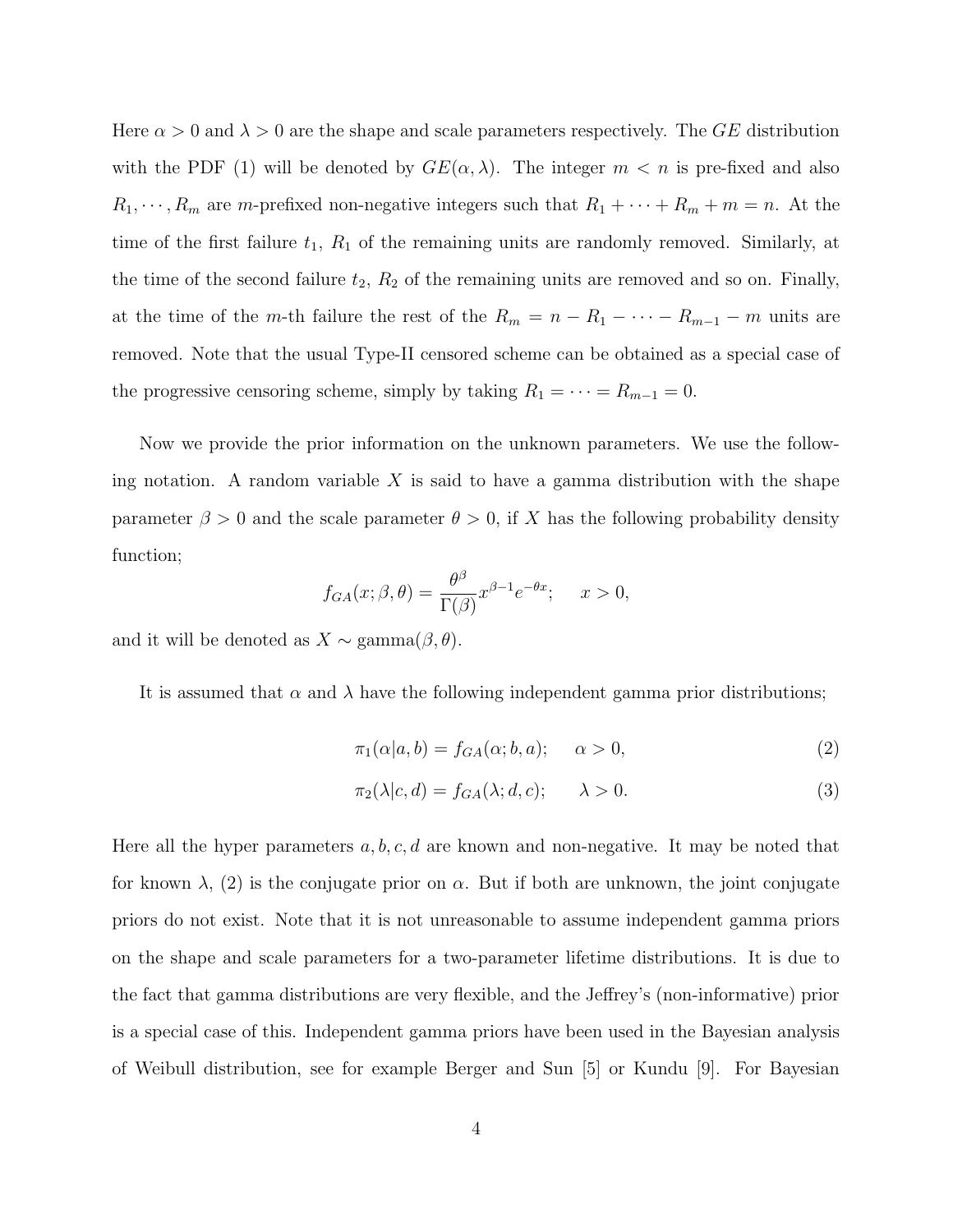analysis of the gamma distribution, Son and Oh [16] assumed the gamma prior on the scale parameter and independent non-informative prior on the shape parameter, which is a special case of the gamma distribution. Now based on the above priors, in the next section we obtain approximate Bayes estimates and the corresponding HPD credible intervals.

### 3 Bayes Estimates and Credible Intervals

In this section we consider the Bayes estimation of the unknown parameters, under the prior assumptions provided in (2) and (3). For computing the Bayes estimates, we have mainly assumed the squared error loss function, although any other loss function also can be incorporated. The likelihood function of the observed sample  $\{(t_1, R_1), \ldots, (t_m, R_m)\}\$ is

$$
l(data|\alpha,\lambda) \propto \alpha^m \lambda^m e^{-\lambda \sum_{i=1}^m t_i} \prod_{i=1}^m (1 - e^{-\lambda t_i})^{\alpha - 1} \prod_{i=1}^m (1 - (1 - e^{-\lambda t_i})^{\alpha})^{R_i}.
$$
 (4)

Using the joint prior distribution of  $\alpha$  and  $\lambda$ , we obtain the joint distribution of the data,  $\alpha$ and  $\lambda$  as

$$
l(data|\alpha, \lambda)\pi_1(\alpha|a, b)\pi_2(\lambda|c, d).
$$
\n(5)

Based on (5), the joint posterior density of  $\alpha$  and  $\lambda$  given the data is

$$
l(\alpha, \lambda|data) = \frac{l(data|\alpha, \lambda)\pi_1(\alpha|a, b)\pi_2(\lambda|c, d)}{\int_0^\infty \int_0^\infty l(data|\alpha, \lambda)\pi_1(\alpha|a, b)\pi_2(\lambda|c, d)d\alpha d\lambda}.
$$
(6)

Therefore, the Bayes estimates of any function of  $\alpha$  and  $\lambda$  say  $q(\alpha, \lambda)$  under the squared error loss function is

$$
\hat{g}_B(\alpha, \lambda) = E_{\alpha, \lambda|data}(g(\alpha, \lambda))
$$
\n
$$
= \int_0^\infty \int_0^\infty g(\alpha, \lambda) l(\alpha, \lambda|data) d\alpha d\lambda
$$
\n
$$
= \frac{\int_0^\infty \int_0^\infty g(\alpha, \lambda) l(data|\alpha, \lambda) \pi_1(\lambda|a, b) \pi_2(\alpha|c, d) d\alpha d\lambda}{\int_0^\infty \int_0^\infty l(data|\alpha, \lambda) \pi_1(\lambda|a, b) \pi_2(\alpha|c, d) d\alpha d\lambda}.
$$
\n(7)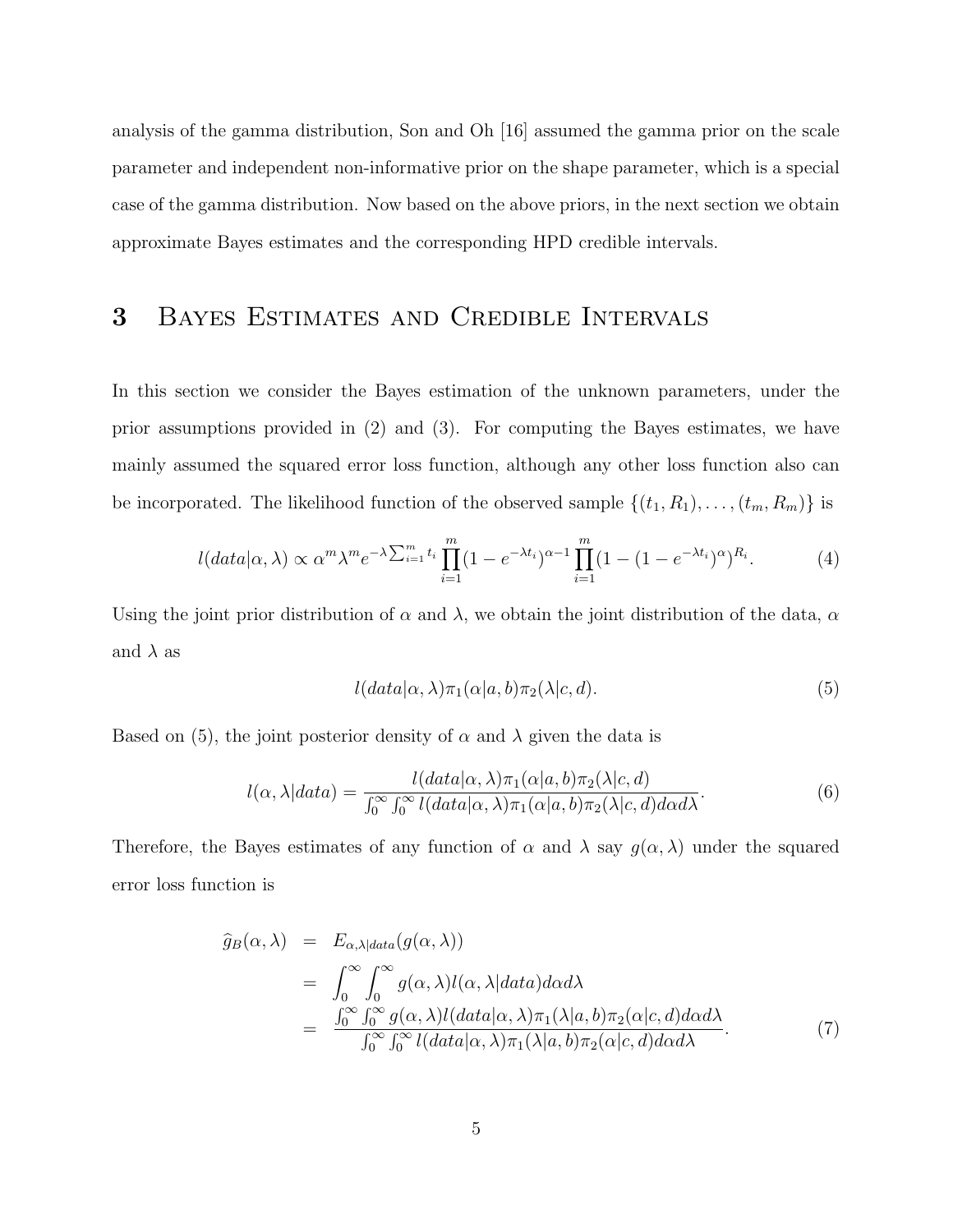It is not possible to compute (7) analytically in this case. Two approaches are suggested here to approximate (7), namely (a) Lindley's approximation and (b) Importance Sampling Procedure.

#### 3.1 Lindley's Approximation

Lindley proposed his procedure to approximate the ratio of two integrals such as (7). This has been used by several authors. Based on Lindley's approximation, the Bayes estimates of  $\alpha$  and  $\lambda$  under the squared error loss function are

$$
\hat{\alpha}_B = \hat{\alpha} + \frac{1}{2} \left( l_{30} \tau_{11}^2 + l_{03} \tau_{21} \tau_{22} + 3 l_{21} \tau_{11} \tau_{12} + l_{12} (\tau_{22} \tau_{11} + 2 \tau_{21}^2) \right) \n+ \left( \frac{b-1}{\hat{\alpha}} - a \right) \tau_{11} + \left( \frac{d-1}{\hat{\lambda}} - c \right) \tau_{12},
$$
\n(8)

$$
\widehat{\lambda}_B = \widehat{\lambda} + \frac{1}{2} \left( l_{30} \tau_{12} \tau_{11} + l_{03} \tau_{22}^2 + l_{21} (\tau_{11} \tau_{22} + 2 \tau_{12}^2) + 3 l_{12} \tau_{22} \tau_{21} \right) \n+ \left( \frac{b-1}{\widehat{\alpha}} - a \right) \tau_{21} + \left( \frac{d-1}{\widehat{\lambda}} - c \right) \tau_{22}.
$$
\n(9)

Here  $\hat{\alpha}$  and  $\hat{\lambda}$  are the MLEs of  $\alpha$  and  $\lambda$  respectively, and a, b, c, d are the known hyperparameters. The explicit expressions of  $\tau_{11}$ ,  $\tau_{12}$ ,  $\tau_{21}$ ,  $\tau_{22}$ ,  $\tau_{30}$ ,  $\tau_{03}$ ,  $l_{21}$ ,  $l_{12}$  are provided in the Appendix A.

#### 3.2 Importance Sampling

In the previous subsection we obtain the Bayes estimates of the unknown parameters using the Lindley's approximation method. Unfortunately, using Lindley's method it is not possible to compute the highest posterior density (HPD) credible intervals. In this subsection, we propose importance sampling procedure to compute the Bayes estimates and also to construct the HPD credible intervals.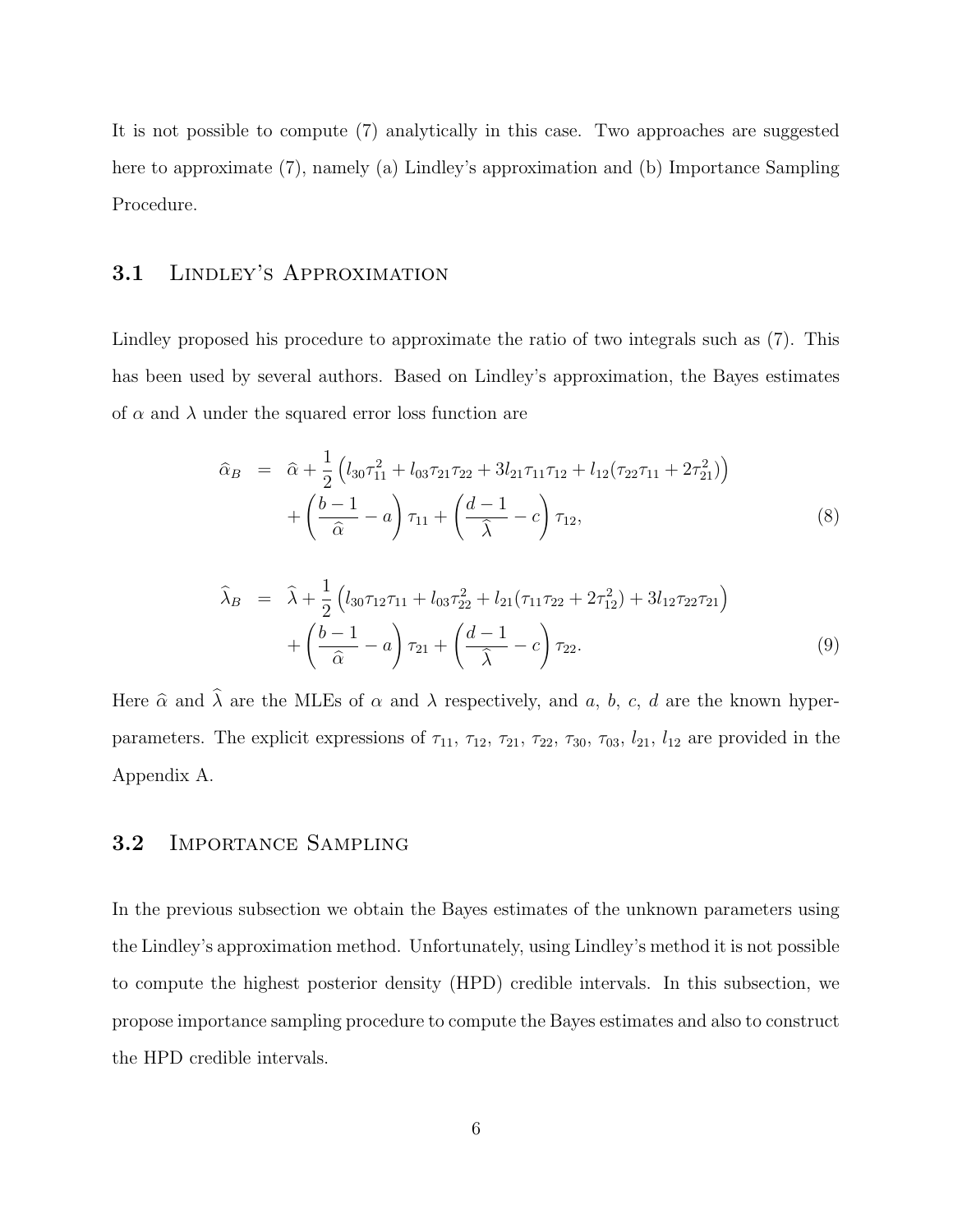Under the assumptions on the priors of  $\alpha$  and  $\lambda$  as given in (2) and (3), the posterior density function of  $\alpha$  and  $\lambda$  can be written as

$$
l(\alpha, \lambda|data) \propto \alpha^{b+m-1} e^{-\alpha(a-\sum_{i=1}^{m} \ln(1-e^{-\lambda t_i}))} \lambda^{d+m-1} e^{-\lambda(c+\sum_{i=1}^{m} t_i)} \prod_{i=1}^{m} \frac{(1-(1-e^{-\lambda t_i})^{\alpha})^{R_i}}{(1-e^{-\lambda t_i})}
$$
  
 
$$
\propto f_{GA}(\alpha; b+m, a-\sum_{i=1}^{m} \ln(1-e^{-\lambda t_i})) f_{GA}(\lambda; d+m, c+\sum_{i=1}^{m} t_i) \times h(\alpha, \lambda), (10)
$$

where

$$
h(\alpha, \lambda) = \frac{\prod_{i=1}^{m} \frac{(1 - (1 - e^{-\lambda t_i})^{\alpha})^{R_i}}{(1 - e^{-\lambda t_i})}}{(a - \sum_{i=1}^{m} \ln(1 - e^{-\lambda t_i}))^{b+m}}.
$$
\n(11)

Using (10), it is possible to use the importance sampling procedure to compute the Bayes estimates of any function of  $\alpha$  and  $\lambda$ , say  $g(\alpha, \lambda)$  and also to construct the corresponding HPD credible intervals.

Let us denote the right hand side of (10) as  $l_N(\alpha, \lambda|data)$ . Therefore,  $l_N(\alpha, \lambda|data)$  and  $l(\alpha, \lambda|data)$  differ only by the proportionality constant. The, Bayes estimate of  $g(\alpha, \lambda)$  under the squared error loss function is

$$
\widehat{g}_B(\alpha,\lambda) = \frac{\int_0^\infty \int_0^\infty g(\alpha,\lambda) l_N(\alpha,\lambda | data) d\alpha d\lambda}{\int_0^\infty \int_0^\infty l_N(\alpha,\lambda | data) d\alpha d\lambda}.
$$
\n(12)

It is clear from (12) that to approximate  $\hat{g}_B(\alpha, \lambda)$ , using the importance sampling procedure one need not compute the normalizing constant. We use the following procedure:

• Step 1: Generate

$$
\lambda_1 \sim \text{gamma}(d+m, c+\sum_{i=1}^m t_i)
$$
 and  $\alpha_1|\lambda_1 \sim \text{gamma}(b+m, a-\sum_{i=1}^m \ln(1-e^{-\lambda_1 t_i})).$ 

- Step 2: Repeat this procedure to obtain  $(\alpha_1, \lambda_1), \ldots, (\alpha_N, \lambda_N)$ .
- Step 3: The approximate value of (12) can be obtained as

$$
\frac{\sum_{i=1}^{N} g(\alpha_i, \lambda_i) h(\alpha_i, \lambda_i)}{\sum_{i=1}^{N} h(\alpha_i, \lambda_i)}.
$$
\n(13)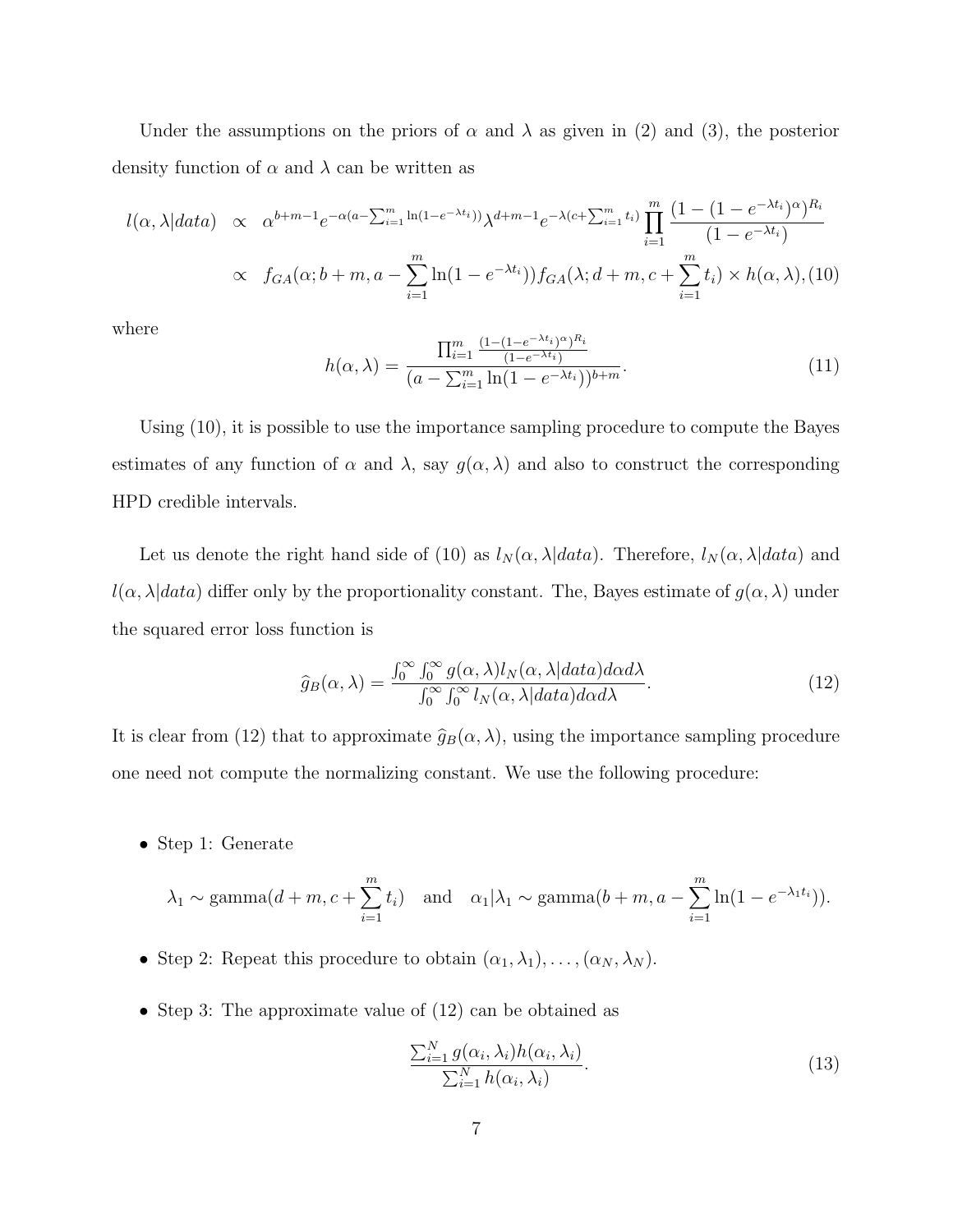Now we would like to obtain the highest posterior density (HPD) credible intervals of  $\alpha$ and  $\lambda$  using the generated importance sampling procedure. We illustrate the procedure for  $\alpha$  but it can be similarly implemented for  $\lambda$  also.

Suppose  $a_p$  is such that

$$
P[\alpha \le a_p|data] = p.
$$

Now consider the following function

$$
g(\alpha, \lambda) = \begin{cases} 1 & \text{if } \alpha \le a_p \\ 0 & \text{if } \alpha > a_p. \end{cases}
$$
 (14)

Clearly,

$$
E(g(\alpha, \lambda))|data) = p.
$$

Therefore, an approximate Bayes estimate of  $a_p$  under the squared error loss function can be obtained from the generated sample  $\{(\alpha_1, \lambda_1), \ldots, (\alpha_N, \lambda_N)\}\)$  as follows. Let

$$
w_i = \frac{h(\alpha_i, \lambda_i)}{\sum_{i=1}^N h(\alpha_i, \lambda_i)}; \quad i = 1, \dots, N.
$$

Rearrange  $\{(\alpha_1, w_1), \ldots, (\alpha_N, w_N)\}\$ as  $\{(\alpha_{(1)}, w_{(1)}), \ldots, (\alpha_{(N)}, w_{(N)})\}\$ , where  $\alpha_{(1)} < \ldots <$  $\alpha_{(N)}$ . Note that  $w_{(i)}$ 's are not ordered, they are just associated with  $\alpha_{(i)}$ . Then an Bayes estimate of  $a_p$  is

$$
\widehat{a}_p = \alpha_{(N_p)},
$$

where  $N_p$  is the integer satisfying

$$
\sum_{i=1}^{N_p} w_{(i)} \le p < \sum_{i=1}^{N_p+1} w_{(i)}.
$$

Now using the above procedure a  $100(1 - \gamma)$ % credible interval of  $\alpha$  can be obtained as  $(\widehat{a}_{\delta}, \widehat{a}_{\delta+1-\gamma}), \quad \text{for} \quad \delta = w_{(1)}, w_{(1)} + w_{(2)}, \ldots,$  $\sum_{n=1}^{N_1-1}$  $i=1$  $w_{(i)}$ . Therefore, an  $100(1-\gamma)\%$  HPD credible interval of  $\alpha$  becomes

$$
(\widehat{a}_{\delta^*}, \ \ (\widehat{a}_{\delta^*+1-\gamma}),
$$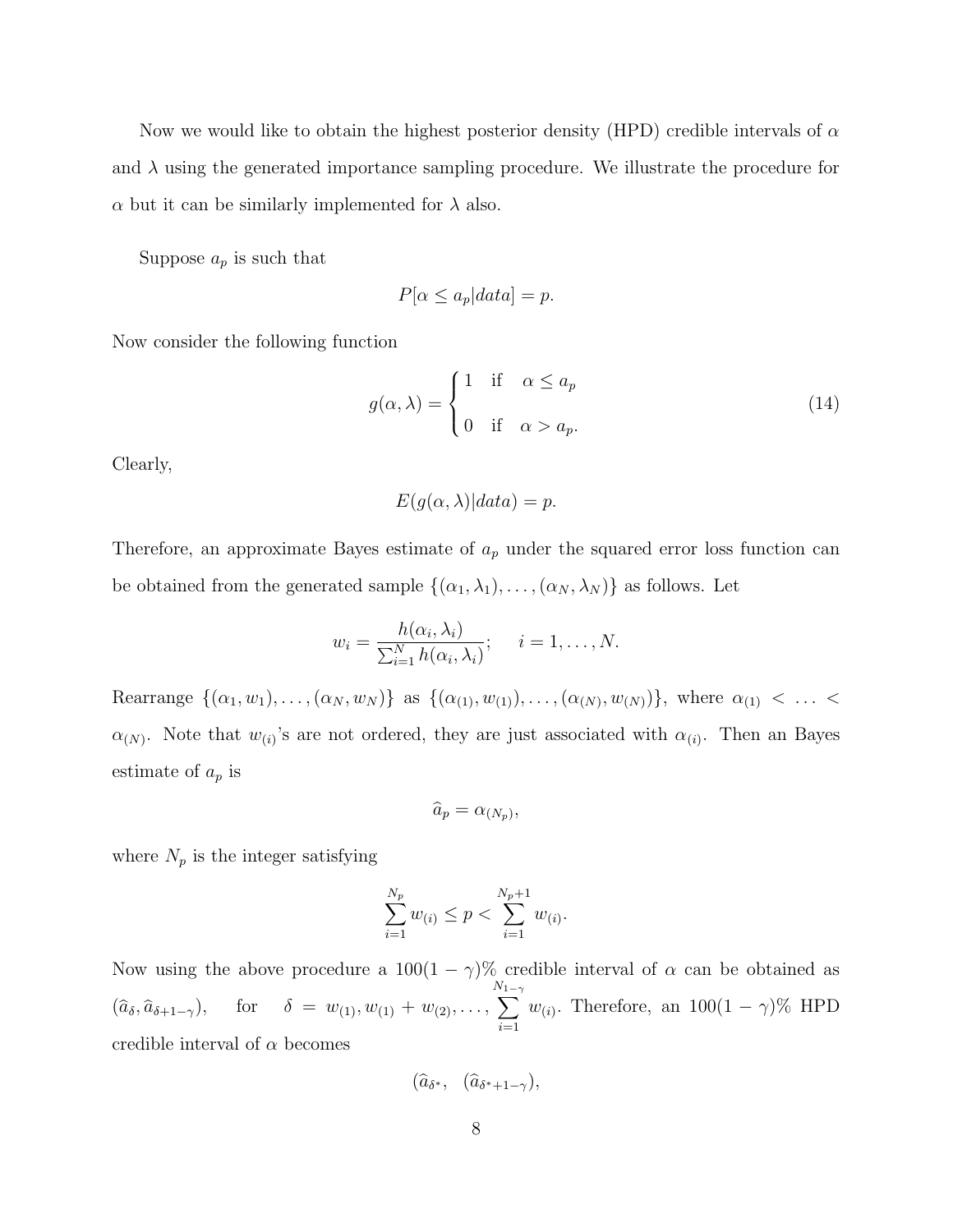where  $\delta^*$  is such that

$$
\widehat{a}_{\delta^*+1-\gamma} - \widehat{a}_{\delta^*} \le \widehat{a}_{\delta+1-\gamma} - \widehat{a}_{\delta} \quad \text{ for all } \delta.
$$

### 4 Numerical Experiments and Data Analysis

#### 4.1 NUMERICAL EXPERIMENTS

In this subsection, we present some experimental results to observe the behavior of the proposed methods for different sample sizes, for different priors and for different sampling schemes. All the computations are performed at the Indian Statistical Institute Kolkata. We have considered different sample sizes;  $n = 20, 25, 30,$  different effective sample sizes;  $m = 10$  and 15, different hyper-parameters  $(a, b, c, d)$  and ten ([1]- [10]) different sampling schemes. In all cases we have used  $\alpha = 1.5$  and  $\lambda = 1.0$ .

For a particular,  $n, m$  and a sampling scheme, using the algorithm proposed by Balakrishnan and Sandhu [3] we have generated the progressively censored generalized exponential distribution. First we have used the non-informative gamma priors for both the shape and scale parameters, i.e, when all the hyper-parameters are zero and we call it as Prior-1. Note that as the hyper-parameters go to zero, the prior density becomes inversely proportional to its argument and also becomes improper. This density is commonly used as an improper prior for parameters in the range of zero to infinity and this prior is not specifically related to gamma priors only. It should also be mentioned that even if we take non-proper prior, the joint posterior density of  $\alpha$  and  $\lambda$  is still proper.

For comparison purposes, we have considered informative gamma priors also. For example we have considered Prior-2:  $a = 1.5$ ,  $b = 2.25$ ,  $c = 5$  and  $d = 5$ . Purposely, we have taken the prior means to be same as the original means. Note that Prior-1 and Prior-2 are two extreme priors. In one case it is totally non-informative (Prior-1) and in the other case, prior means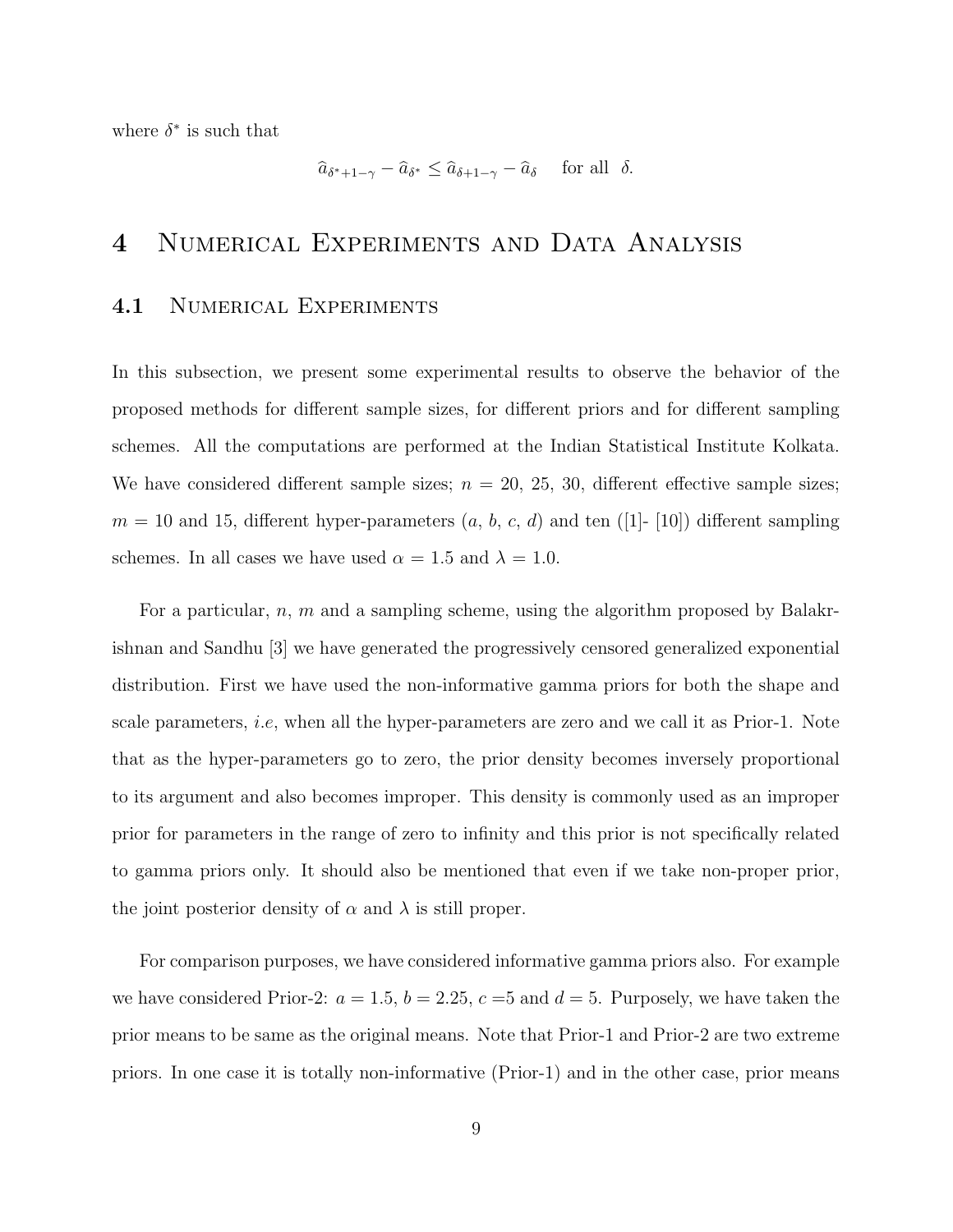are exactly equal to the original means. In practice most of the priors will be in between these two extremes.

In all cases squared error loss functions has been used for computing the Bayes estimates. For a particular censoring scheme, we compute MLEs and the Bayes estimates using Lindley's approximations. We compute asymptotic confidence intervals of  $\alpha$  and  $\lambda$  based on the Fisher information matrix. We also compute the Bayes estimates and 95% highest posterior density (HPD) credible intervals based on 1000 importance sampling. We replicate the process for 2000 times and average estimates, mean squared error, average confidence length /credible length and 95% coverage percentages are reported in Table 1, 2 & 3.

Note that the sampling schemes, [1], [3], [5], [7], [9] are the usual Type-II censoring schemes, *i.e.*,  $n - m$  items are removed at the time of the m-th failure. The sampling schemes [2], [4], [6], [8], [10] are just the opposite of the Type-II sampling schemes, *i.e.*,  $n - m$  items are removed at the time of the first failure. Let us denote this censoring as Type-III censoring scheme, as in Pradhan and Kundu [15]. For fixed  $n$  and  $m$ , the expected experimental time of the Type-II censoring schemes are less than the corresponding Type-III censoring schemes. The expected experimental time of any other censoring scheme will be always between these two extremes, for fixed  $n$  and  $m$ .

Some of the foregoing points are made very clear from the tables. It is clear that the MLEs and the Bayes estimates using Lindley's approximation behave very much in a similar manner particularly, in case of non-informative priors. The Bayes estimates obtained using MCMC are slightly less biased than the MLEs or the Bayes estimates obtained using Lindley's approximations, but the mean squared errors are almost the same. Interestingly, similar behavior has been observed for prior-2 also. Even in case of prior-2, the biases of the Bayes estimates obtained using MCMC are slightly less than the Bayes estimates obtained using Lindley's approximations, but their mean squared errors are almost the same. Now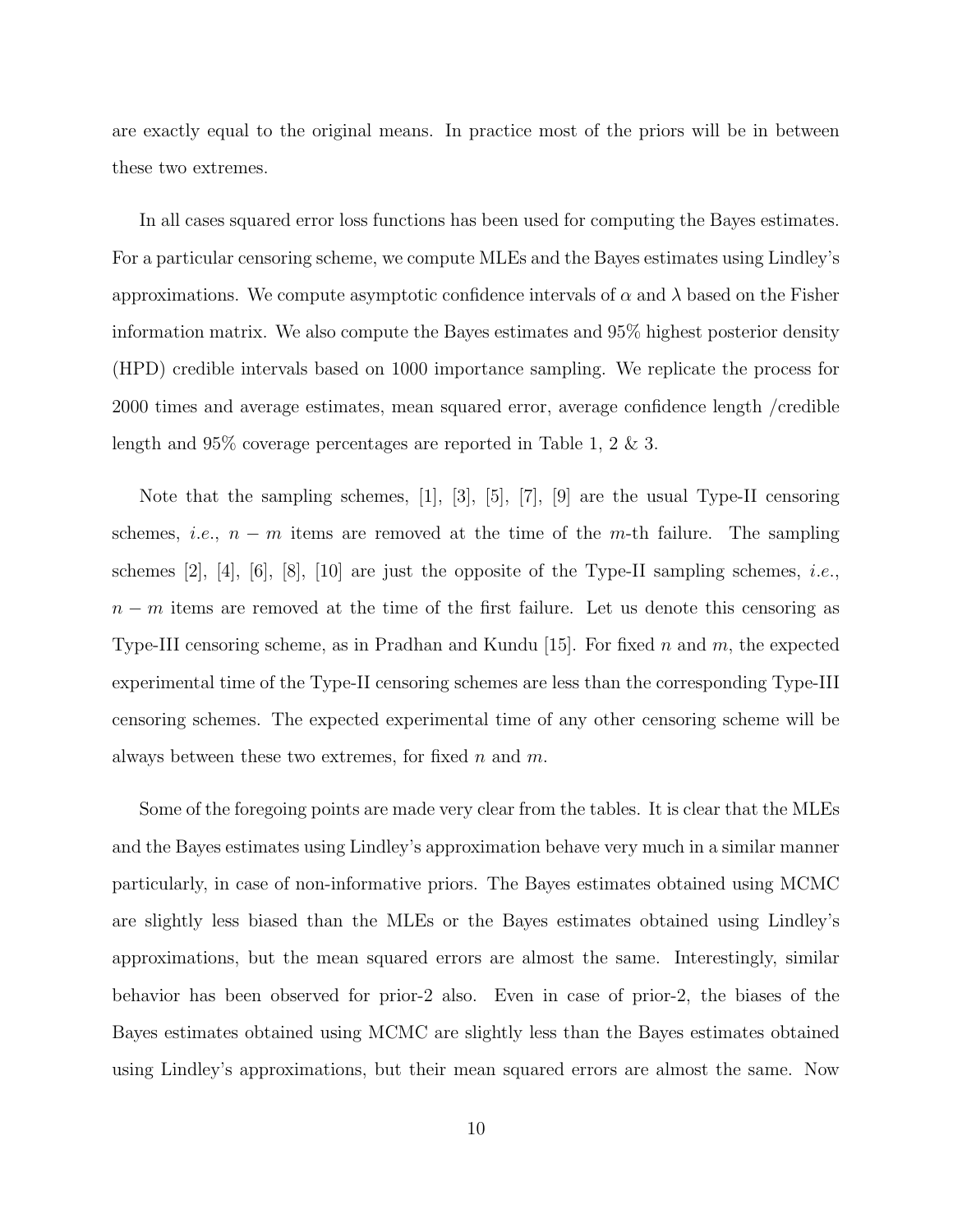| $\boldsymbol{n}$ | $\boldsymbol{m}$ | Scheme                    | No.                                                                                                                                                                                       | <b>MLEs</b> |           | Bayes (MCMC) |           | Bayes (Lindley) |           |
|------------------|------------------|---------------------------|-------------------------------------------------------------------------------------------------------------------------------------------------------------------------------------------|-------------|-----------|--------------|-----------|-----------------|-----------|
|                  |                  |                           |                                                                                                                                                                                           | $\alpha$    | $\lambda$ | $\alpha$     | $\lambda$ | $\alpha$        | $\lambda$ |
| 20               | 10               | $(9*0, 10)$               | $\lceil 1 \rceil$                                                                                                                                                                         | 1.3590      | 1.1489    | 1.5835       | 1.1201    | 1.3431          | 1.1312    |
|                  |                  |                           |                                                                                                                                                                                           | (0.0966)    | (0.0804)  | (0.1022)     | (0.0938)  | (0.1068)        | (0.0993)  |
| 20               | 10               | $(10, 9*0)$               | $[2] % \includegraphics[width=1\textwidth]{images/TrDiM-Architecture.png} \caption{The image shows the image shows a different image with a different image.} \label{TrDiM-Architecture}$ | 1.3958      | 0.8817    | 1.5448       | 1.0191    | 1.3532          | 0.8299    |
|                  |                  |                           |                                                                                                                                                                                           | (0.0729)    | (0.0711)  | (0.0715)     | (0.0670)  | (0.0762)        | (0.0733)  |
| 25               | 10               | $(9*0, 15)$               | [3]                                                                                                                                                                                       | 1.2394      | 0.7604    | 1.5920       | 1.1924    | 1.1891          | 0.6972    |
|                  |                  |                           |                                                                                                                                                                                           | (0.0835)    | (0.0513)  | (0.0904)     | (0.0477)  | (0.0888)        | (0.0502)  |
| 25               | 10               | $(15, 9*0)$               | $[4] % \includegraphics[width=1\textwidth]{images/TrDiM-Architecture.png} \caption{The figure shows the results of the estimators in the left hand side.} \label{TrDiM-Architecture}$     | 1.2683      | 0.7856    | 1.4532       | 0.9868    | 1.2666          | 0.7602    |
|                  |                  |                           |                                                                                                                                                                                           | (0.0711)    | (0.0516)  | (0.0695)     | (0.0498)  | (0.0739)        | (0.0561)  |
| 25               | 15               | $(14*0, 10)$              | [5]                                                                                                                                                                                       | 1.4143      | 0.9635    | 1.5158       | 1.0633    | 1.4651          | 0.9134    |
|                  |                  |                           |                                                                                                                                                                                           | (0.0526)    | (0.0742)  | (0.0513)     | (0.0703)  | (0.0566)        | (0.0740)  |
| 25               | 15               | $(10, 14*0)$              | [6]                                                                                                                                                                                       | 1.4123      | 0.8971    | 1.4643       | 0.9878    | 1.4070          | 0.8752    |
|                  |                  |                           |                                                                                                                                                                                           | (0.0449)    | (0.0503)  | (0.0410)     | (0.0540)  | (0.0428)        | (0.0519)  |
| 30               | 10               | $(9*0, 20)$               | $\left\lceil 7 \right\rceil$                                                                                                                                                              | 1.1654      | 0.6829    | 1.5531       | 1.2538    | 1.1159          | 0.6263    |
|                  |                  |                           |                                                                                                                                                                                           | (0.0775)    | (0.0461)  | (.0794)      | (0.0501)  | (0.0789)        | (0.0523)  |
| 30               | 10               | $(20, 9^{\overline{*}}0)$ | [8]                                                                                                                                                                                       | 1.2150      | 0.7339    | 1.4629       | 0.9947    | 1.4163          | 0.9122    |
|                  |                  |                           |                                                                                                                                                                                           | (0.0599)    | (0.0387)  | (0.0508)     | (0.0310)  | (0.0579)        | (0.0325)  |
| 30               | 15               | $(14*0, 15)$              | [9]                                                                                                                                                                                       | 1.3043      | 0.8099    | 1.5624       | 1.1518    | 1.3070          | 0.8025    |
|                  |                  |                           |                                                                                                                                                                                           | (0.0575)    | (0.0458)  | (0.0512)     | (0.0424)  | (0.0519)        | (0.0478)  |
| 30               | 15               | $(15, 14*0)$              | [10]                                                                                                                                                                                      | 1.3260      | 0.8321    | 1.4883       | 0.9853    | 1.3245          | 0.8135    |
|                  |                  |                           |                                                                                                                                                                                           | (0.0456)    | (0.0242)  | (0.0399)     | (0.0216)  | (0.0417)        | (0.0236)  |

Table 1: Average values of the maximum likelihood estimators and Bayes estimators under prior-1 and the corresponding mean squared errors (in parenthesis).

comparing the results for prior-1 and prior-2, it is clear that the Bayes estimates based on informative priors behave much better than the Bayes estimates based on non-informative priors or MLEs in terms of biases, MSEs and lengths of credible intervals. Therefore, if the prior information are available, then we should use the Bayes estimates, otherwise MLEs may be used to avoid the computational cost.

#### 4.2 DATA ANALYSIS

In this subsection we provide a data analysis for illustrative purposes. The data have been taken from Lawless [11] and it represents the failure or censoring times of 36 appliances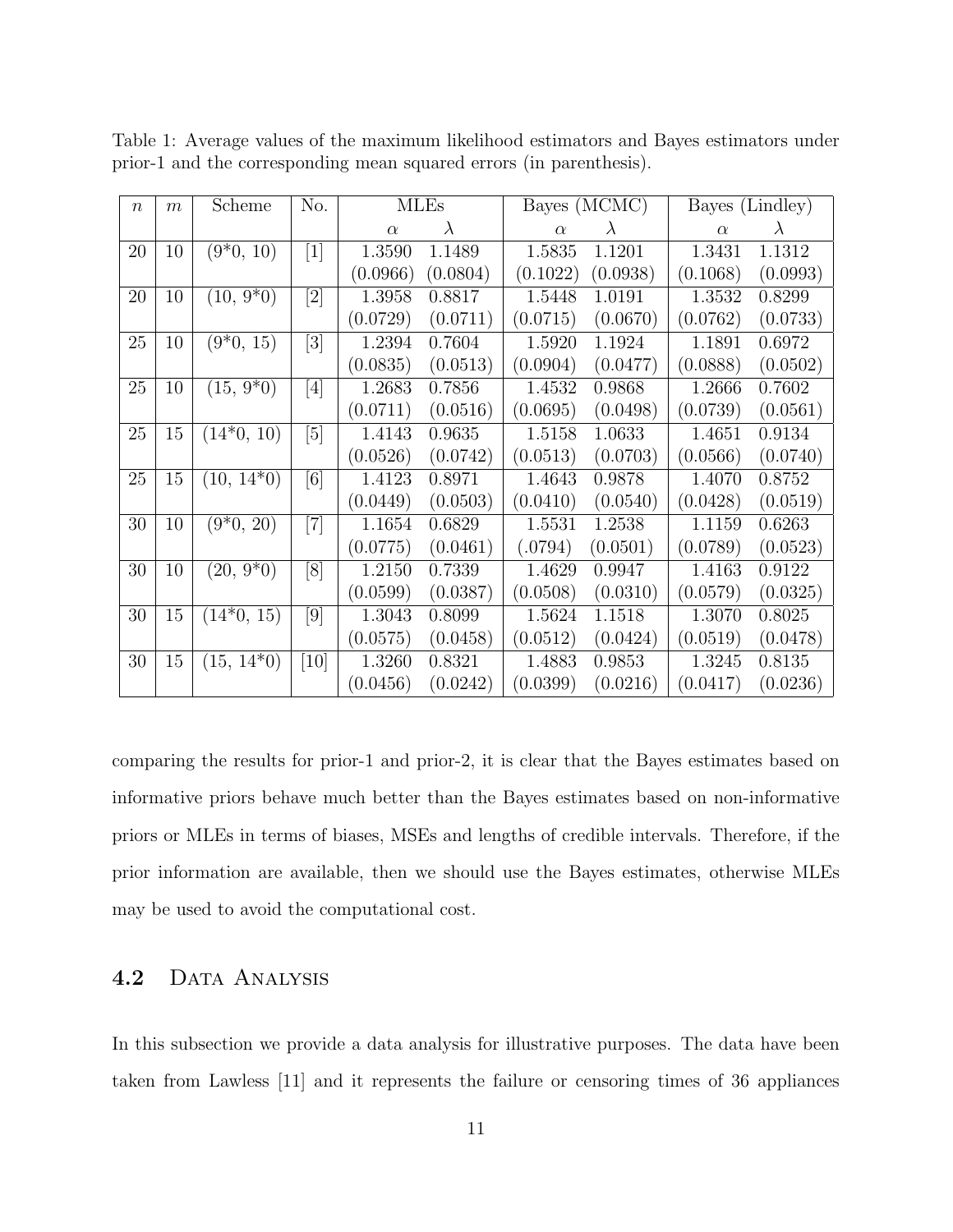| $\eta$ | m  | Scheme                        | No.                          | Bayes (MCMC) |           | Bayes(Lindley) |           |
|--------|----|-------------------------------|------------------------------|--------------|-----------|----------------|-----------|
|        |    |                               |                              | $\alpha$     | $\lambda$ | $\alpha$       | $\lambda$ |
| 20     | 10 | $(9*0, 10)$                   | $\lceil 1 \rceil$            | 1.5230       | 1.0055    | 1.4421         | 0.8686    |
|        |    |                               |                              | (0.0943)     | (0.0347)  | (0.0993)       | (0.0584)  |
| 20     | 10 | $(10, 9*0)$                   | [2]                          | 1.5428       | 1.0088    | 1.4596         | 0.8875    |
|        |    |                               |                              | (0.0627)     | (0.0400)  | (0.0710)       | (0.0429)  |
| 25     | 10 | $\overline{(9^*0, 15)}$       | $\left\lceil 3 \right\rceil$ | 1.4899       | 1.0512    | 1.5212         | 0.9528    |
|        |    |                               |                              | (0.0752)     | (0.0377)  | (0.0720)       | (0.0355)  |
| 25     | 10 | $(15, 9^{\ast} \overline{0})$ | [4]                          | 1.4893       | 1.0015    | 1.4481         | 0.8777    |
|        |    |                               |                              | (0.0739)     | (0.0356)  | (0.0698)       | (0.0338)  |
| 25     | 15 | $(14*0, 10)$                  | $\lceil 5 \rceil$            | 1.4906       | 1.0044    | 1.3960         | 0.8866    |
|        |    |                               |                              | (0.0415)     | (0.0304)  | (0.0437)       | (0.0289)  |
| 25     | 15 | $(10, 14*0)$                  | [6]                          | 1.4981       | 0.9961    | 1.4461         | 0.9031    |
|        |    |                               |                              | (0.0375)     | (0.0239)  | (0.0395)       | (0.0201)  |
| 30     | 10 | $(9*0, 20)$                   | $[7]$                        | 1.4752       | 1.0871    | 1.5483         | 0.9966    |
|        |    |                               |                              | (0.0767)     | (0.0457)  | (0.0706)       | (0.0418)  |
| 30     | 10 | $(20, 9^*0)$                  | [8]                          | 1.4896       | 0.9958    | 1.4261         | 0.8615    |
|        |    |                               |                              | (0.0534)     | (0.0384)  | (0.0501)       | (0.0319)  |
| 30     | 15 | $(14*0, 15)$                  | [9]                          | 1.4881       | 1.0507    | 1.4257         | 0.8921    |
|        |    |                               |                              | (0.0478)     | (0.0361)  | (0.0439)       | (0.0315)  |
| 30     | 15 | $(15, 14*0)$                  | [10]                         | 1.5156       | 0.9987    | 1.4117         | 0.8812    |
|        |    |                               |                              | (0.0337)     | (0.0163)  | (0.0362)       | (0.0210)  |

Table 2: Average values of the Bayes estimators under prior-2 and the corresponding mean squared errors (in parenthesis).

subjected to an automatic life tests. The data given below consists of only the failure times: 11, 35, 49, 170, 329, 381, 708, 958, 1062, 1167, 1594, 1925, 1990, 2223, 2327, 2400, 2451, 2471, 2551, 2565, 2568, 2694, 2702, 2761, 2831, 3034, 3059, 3112, 3214, 3478, 3504, 4329, 6367, 6967, 7846, 13403. The same data set is analyzed by Pradhan and Kundu [15]. It is observed in Pradhan and Kundu [15] that the GE distribution fits very well to the complete data in terms of Kolmogorov-Smirnov distance.

For illustrative purposes, we have generated three different progressively censored samples using three different sampling schemes with  $n=36$  data with  $m=12$ , as follows: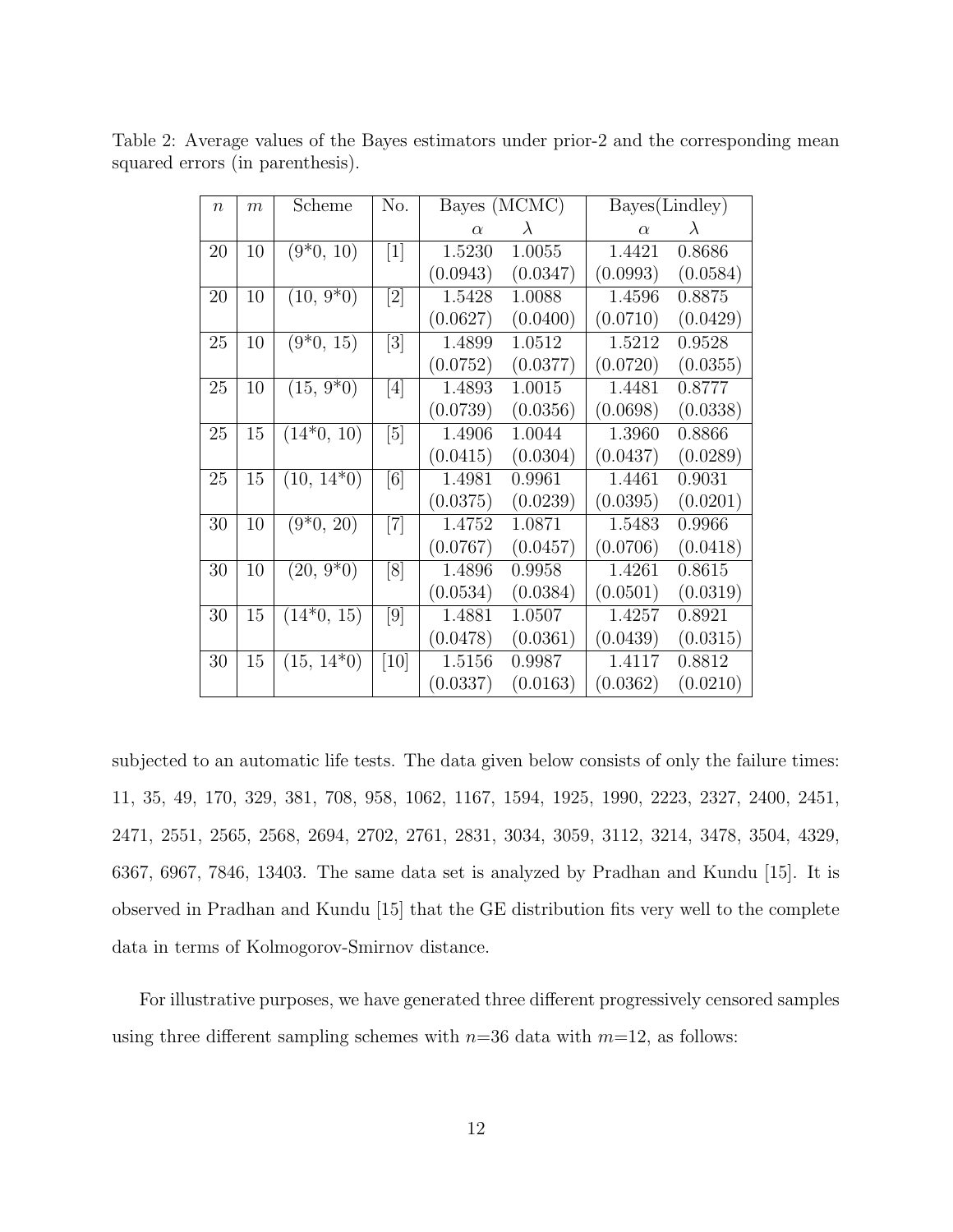| $\boldsymbol{n}$ | $\boldsymbol{m}$ | Scheme                   | No.                                                                                                                                                                                   | <b>MLEs</b>         |           | <b>Bayes</b> |           | Bayes     |           |
|------------------|------------------|--------------------------|---------------------------------------------------------------------------------------------------------------------------------------------------------------------------------------|---------------------|-----------|--------------|-----------|-----------|-----------|
|                  |                  |                          |                                                                                                                                                                                       |                     |           | Prior-1      |           |           | Prior-2   |
|                  |                  |                          |                                                                                                                                                                                       | $\alpha$            | $\lambda$ | $\alpha$     | $\lambda$ | $\alpha$  | $\lambda$ |
| 20               | 10               | $(9*0, 10)$              | $\lceil 1 \rceil$                                                                                                                                                                     | 2.1172              | 1.5212    | 1.7585       | 1.9554    | 1.5137    | 1.5238    |
|                  |                  |                          |                                                                                                                                                                                       | (94)                | (93)      | (97)         | (96)      | (94)      | (96)      |
| 20               | 10               | $(10, 9^*0)$             |                                                                                                                                                                                       | 1.9107              | 1.2561    | 1.7461       | 1.1059    | 1.6116    | 0.9727    |
|                  |                  |                          |                                                                                                                                                                                       | (96)                | (92)      | (97)         | (92)      | $^{'}97)$ | (92)      |
| 25               | 10               | $(9*0, 15)$              | $\overline{3}$                                                                                                                                                                        | $\overline{1.7912}$ | 1.4805    | 1.4650       | 1.2611    | 1.2808    | 1.1828    |
|                  |                  |                          |                                                                                                                                                                                       | (94)                | (94)      | (92)         | (96)      | (92)      | (98)      |
| 25               | 10               | $(15, 9*0)$              | $[4] % \includegraphics[width=1\textwidth]{images/TrDiM-Architecture.png} \caption{The figure shows the results of the estimators in the left hand side.} \label{TrDiM-Architecture}$ | 1.6625              | 1.1734    | 1.6080       | 1.1102    | 1.4837    | 0.9843    |
|                  |                  |                          |                                                                                                                                                                                       | (95)                | (91)      | (97)         | (92)      | (98)      | (92)      |
| 25               | 15               | $(14*0, 10)$             | [5]                                                                                                                                                                                   | 1.8680              | 1.4404    | 1.4662       | 1.3192    | 1.2677    | 1.0904    |
|                  |                  |                          |                                                                                                                                                                                       | (96)                | (94)      | (96)         | (96)      | (97)      | (97)      |
| 25               | 15               | $(10, 14*0)$             | [6]                                                                                                                                                                                   | 1.7281              | 1.0456    | 1.4432       | 0.9566    | 1.3607    | 0.8563    |
|                  |                  |                          |                                                                                                                                                                                       | (96)                | (96)      | (97)         | (92)      | (98)      | (95)      |
| 30               | 10               | $(9*0, 20)$              | $\left\lceil 7 \right\rceil$                                                                                                                                                          | 1.6045              | 1.4169    | 1.8660       | 1.6873    | 1.3725    | 1.0724    |
|                  |                  |                          |                                                                                                                                                                                       | (95)                | (93)      | (91)         | (92)      | (93)      | (93)      |
| 30               | 10               | $(20, 9^*0)$             | [8]                                                                                                                                                                                   | 1.5009              | 1.1044    | 1.6537       | 1.4036    | 1.9274    | 1.1467    |
|                  |                  |                          |                                                                                                                                                                                       | (96)                | (92)      | (93)         | (93)      | (98)      | (99)      |
| 30               | 15               | $\overline{(14^*0, 15)}$ | [9]                                                                                                                                                                                   | 1.6799              | 1.2398    | 1.7518       | 1.3334    | 1.4921    | 0.9770    |
|                  |                  |                          |                                                                                                                                                                                       | (98)                | (94)      | (92)         | (92)      | (95)      | (92)      |
| 30               | 15               | $(15, 14^*0)$            | [10]                                                                                                                                                                                  | 1.5444              | 0.9998    | 1.7473       | 1.0205    | 1.7166    | 0.9013    |
|                  |                  |                          |                                                                                                                                                                                       | (95)                | (94)      | (95)         | (92)      | $^{'}97)$ | (97)      |

Table 3: Average confidence length /credible interval of the MLES / Bayes estimators and the 95 % coverage percentage (in parenthesis).

Censoring Scheme 1: (15, 5, 4, 9\*0). We obtain the following progressively censored sample: 11, 35, 49, 329, 1062, 1167, 1594, 1990, 2451, 2471, 2551, 3059.

Censoring Scheme 2: (11\*0, 24). We obtain the following progressively censored sample: 11, 35, 49, 170, 329, 381, 708, 958, 1062, 1167, 1594, 1925.

Censoring Scheme 3: (24, 11\*0). We obtain the 11, 35, 49, 329, 381, 958, 1062, 1594, 1925, 2223, 2451, 2471.

For each of the censoring scheme, we compute MLEs and Bayes estimates of  $\alpha$  and  $\lambda$ . Since we do not have any prior information, we take  $a = b = c = d = 0$  for Bayes estimates.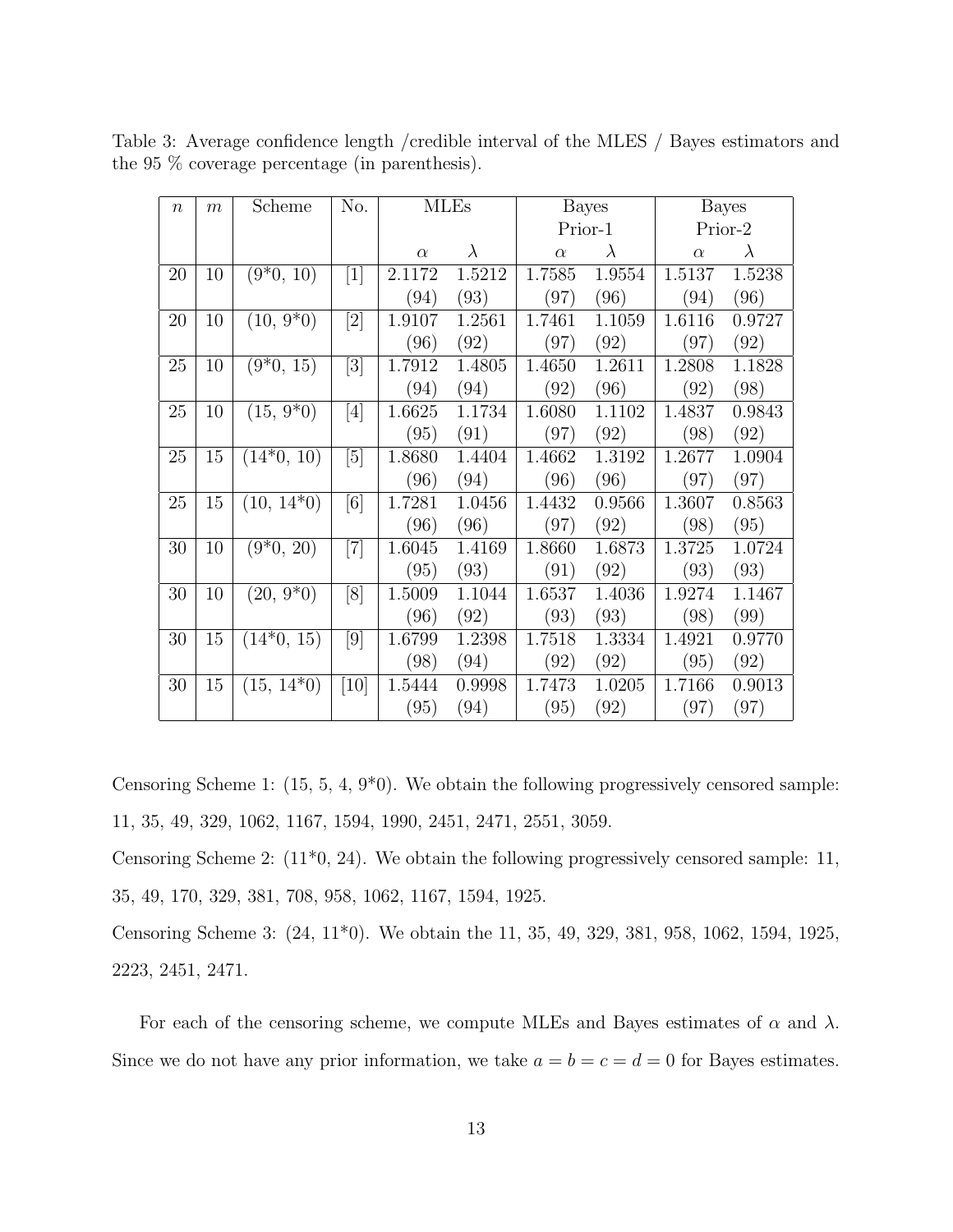The estimate of the parameters are given in Table 4. It is clear that without the presence of

| Censoring | <b>MLEs</b> |             | Bayes (Lindley)               |                 | Bayes (MCMC) |           |
|-----------|-------------|-------------|-------------------------------|-----------------|--------------|-----------|
| Scheme    | $\alpha$    |             |                               |                 |              |           |
|           | 0.89532     |             | $0.00074$   $0.89140$ 0.00072 |                 | 0.88301      | - 0.00066 |
| $\Omega$  | 0.79080     | $0.00020$ 1 |                               | 0.72308 0.00017 | 0.71086      | 0.00025   |
| 2         | 0.88723     | 0.00093     | 0.87542                       | 0.00091         | 0.86982      | 0.00087   |

Table 4: MLEs and Bayes estimates of the parameters of generalized exponential distribution for the appliances data under different progressive censoring schemes.

any prior knowledge the MLEs and Bayes estimates behave in a very similar manner in all the cases considered.

### 5 Optimum Progressive Censoring Scheme

For a practitioner, finding the *best* progressive censoring scheme is quite important. Recently finding the optimal progressive censoring scheme has received some attention in the statistical literature, see for example Balasooriya and Balakrishnan [4], Ng, Chan and Balakrishnan [14], Kundu [9] and the references cited there.

In most of the practical situation, the sample size  $n$  is fixed, depending on the available resource. If the practitioner has a choice on the effective sample size  $m$ , the obvious choice should be  $m = n$ , to achieve the maximum efficiency in estimating the unknown parameters. If both the sample size n and the effective sample size  $m < n$  are fixed in advance, a natural question arises how to choose a particular censoring scheme. Should one choose just based on convenience, or based on some statistical criterion.

Before progressing further, first we need to know what are the possible sampling schemes and how do we compare two censoring schemes. If somebody has a choice on n and  $m$ , therefore, the obvious choice will be  $m = n$  and n should be as large as possible. But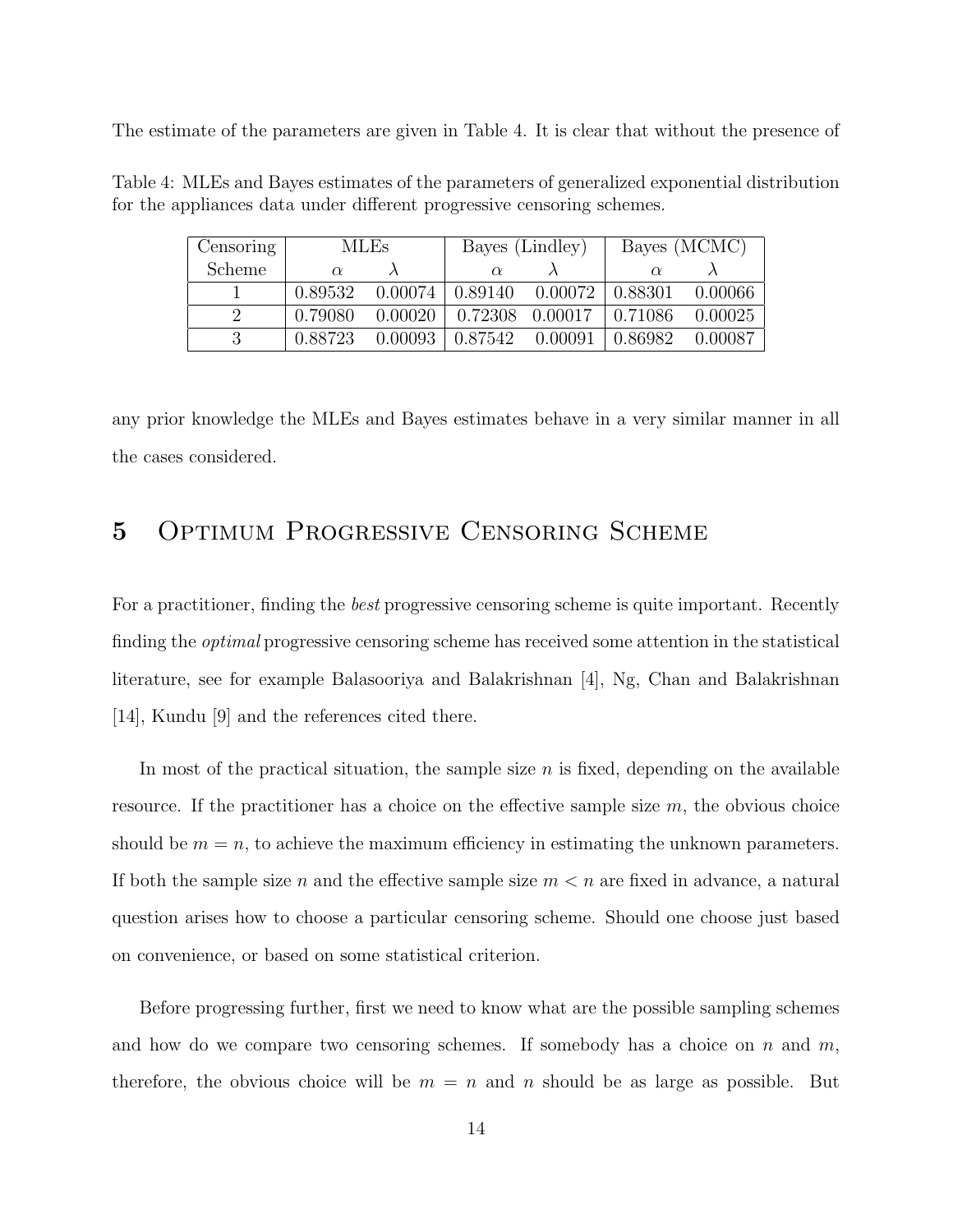in most of the practical situations, the experimenter may not have a choice on n and m. Therefore, possible censoring schemes mean, for fixed sample size  $n$  and effective sample size m, different choices of  $\{R_1, \ldots, R_m\}$ , such that

$$
R_1 + \ldots + R_m = n. \tag{15}
$$

The problem boils down as follows: for fixed n and m choose that particular censoring scheme which is *optimum*. To define an *optimum* censoring scheme, first we need to define a criterion, based on which the optimality can be defined. If time is the only criterion, i.e., the expected experimental time should be minimum, then clearly the usual type-II censoring scheme  $(R_1 = \ldots = R_{m-1} = 0)$  is the *optimum* criterion. In this paper, we define the optimality in terms of the information measure. We would like to choose that particular censoring scheme which provides the maximum information of the unknown parameters. A progressive censoring scheme  $R^{(1)} = \{R_1^{(1)}\}$  $\{R_1^{(1)}, \ldots, R_m^{(1)}\}$  is better than  $R^{(2)} = \{R_1^{(2)}\}$  $\{A_1^{(2)},\ldots,R_m^{(2)}\},\$ if  $R^{(1)}$  provides more information than  $R^{(2)}$  about the unknown parameters.

Naturally the questions come how to define the information measure of the unknown parameters for a particular censoring scheme and how to compare two different censoring schemes. In these respects considering the corresponding Fisher information matrices and compare them seem to be the natural choice. If only one parameter is unknown then comparing the corresponding Fisher information measures is quite simple. It is only the comparison of two real numbers. If more than one unknown parameters are present, then one needs to compare two Fisher information matrices. Comparison of the two Fisher information matrices is not a trivial task. Some of the existing choices are to compare the traces or the determinants of two matrices. Unfortunately in presence of the shape and scale parameters, it has been observed, see Gupta and Kundu [7], that the trace or the determinant are not scale invariant. Therefore, it quite likely that a particular censoring scheme may be *optimum* with respect to a given unit, but if we change the unit of the data, then it may not remain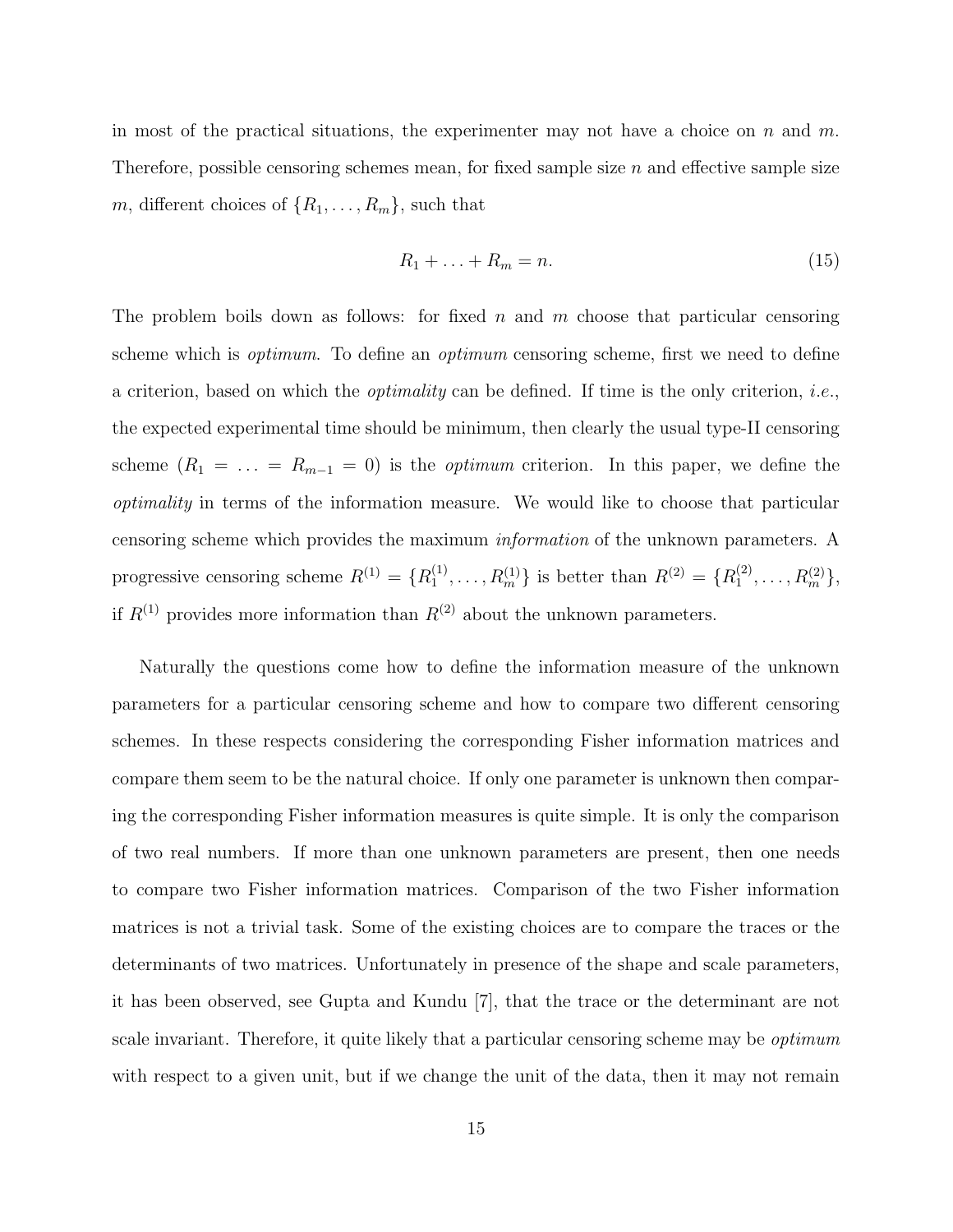the optimum scheme, which is not very desirable. To avoid this problem, using the ideas of Zhang and Meeker [17] and Kundu [9], in the next subsection we propose two different criteria.

#### 5.1 CRITERIA

In this subsection we propose two criteria to compare two censoring schemes and that can be used to find the *optimum* censoring scheme. Both the criteria are based on the estimation of the precision of the p-th  $(0 < p < 1)$  quantile. The p-th quantile of the  $GE(\alpha, \lambda)$  is  $T_p = -\frac{1}{\lambda}$  $\frac{1}{\lambda} \ln \left(1 - p^{\frac{1}{\alpha}}\right)$ . We define two different information measures for a given censoring scheme, say  $R = (R_1, \ldots, R_m)$ , based on estimating  $\ln T_p$ , as it was used by Zhang and Meeker [17] and Kundu [9]. From the two different information measures, we can easily define two different criteria and they can be easily used to compare two different censoring schemes also.

CRITERION 1: First let us define the first information measure for a given sampling scheme and also for a given data set as follows:

$$
I_1(R) = V_{posterior(R)}(\ln T_p) \tag{16}
$$

here  $R = (R_1, \ldots, R_m)$  denotes the sampling plan and  $V_{posterior(R)}(\ln T_p)$  denotes the posterior variance of  $\ln T_p$ . Since the posterior variance of  $\ln T_p$  depends on the data, we consider  $E_{data}\{V_{posterior(R)}(\ln T_p)\}\$ , to make it a criterion, which is independent of data, see Kundu [9], i.e.

$$
C_1(R) = E_{data} \{ V_{posterior(R)}(\ln T_p) \}.
$$
 (17)

One drawback about the Criterion 1 is that it is a function of the quantile point  $p$ . Using the idea of Gupta and Kundu [7] and Kundu [9], we propose Criterion 2, which is independent of p.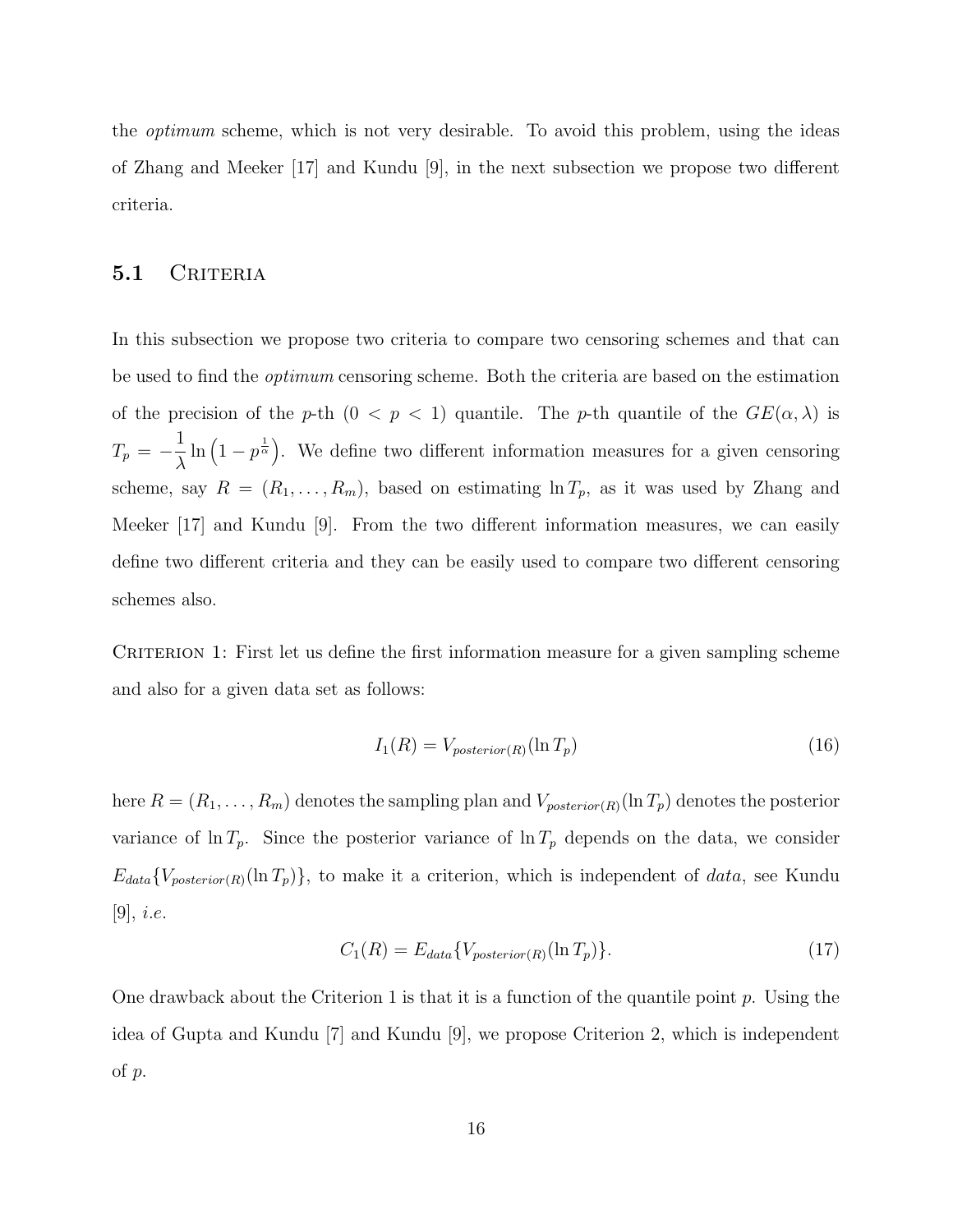CRITERION 2:

$$
C_2(R) = E_{data} \left\{ \int_0^1 V_{posterior(R)}(\ln T_p)dW(p) \right\}.
$$
 (18)

In this case the weight function  $0 \leq W(p) \leq 1$ , is a non-negative weight function defined on on [0, 1] and it has to be decided before hand depending on the problem. For example if somebody is interested to give more stress at the center, then more stress should be given near  $p = 0.5$ , on the other hand if somebody is interested to give more stress at the tails, then  $W(\cdot)$  can be chosen accordingly.

Therefore, if we have two different censoring schemes, say  $R^{(1)}$  and  $R^{(2)}$ , then  $R^{(1)}$  is better than  $R^{(2)}$ , with respect to the criterion 1, if  $C_1(R^{(1)}) < C_1(R^{(2)})$ . Similarly, it is true for criterion 2. The main problem here is the computation of (17) and (18). We use Lindley's approximation and simulation technique to approximate (17) and (18) as given below.

#### 5.2 FINDING THE OPTIMUM SCHEME

First we mention how to approximate (17) and (18) numerically. In the Appendix B, we have explained in details how to approximate  $V_{posterior(R)}(\ln T_p)$  and  $\int_0^1 V_{posterior(R)}(\ln T_p)dW(p)$ using Lindley's approximation. The following Monte Carlo approximation method can be used to compute (17) and (18) numerically.

Monte Carlo Approximation:

- Step 1: Generate  $\alpha$  and  $\lambda$  from the joint prior distribution of  $\alpha$  and  $\lambda$  assumings that they are proper.
- Step 2: For the given censoring scheme, generate a progressively censored sample  $t_1, \ldots, t_m$  when the lifetime distribution is GE with parameters  $\alpha$  and  $\lambda$ .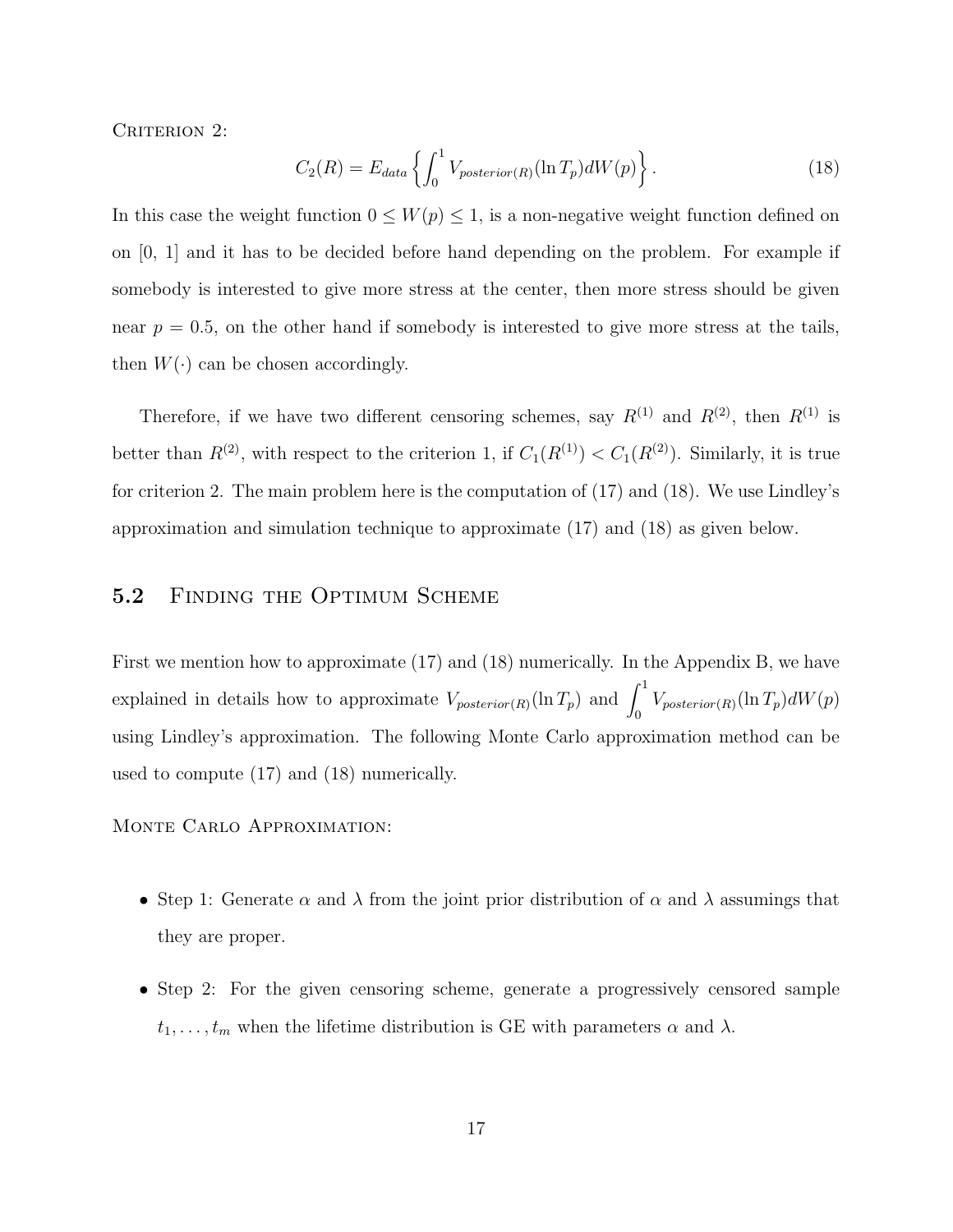- Step 3: Calculate the approximate values of  $V_{posterior(R)}(\ln T_p)$  and  $\int_0^1 V_{posterior(R)}(\ln T_p) dW(p)$ as suggested in Appendix B.
- Step 4: Repeat the procedure, say  $N$  times and compute their averages.

Now to find the *optimum* censoring scheme with respect to Criterion 1 or Criterion 2, one needs to compute (17) or (18) for all possible censoring scheme and choose that one which has minimum (17) or (18). It should be noted that this is a discrete optimization problem and it can be solved in finite number of steps. Although the total number of sampling schemes are finite, they can be quite large. For fixed m and n, total  $\binom{n-1}{1}$  $m-1$ ! possible progressive censoring schemes are available. For example, when  $n = 25$  and  $m = 12$ , then the possible number of censoring schemes are  $\binom{24}{11}$  $= 2496144$ , which is quite large. Till date, We do not have any efficient algorithm to find the optimal censoring scheme in this case. We propose the following sub-optimal censoring scheme. Note that for fixed  $n$  and  $m$  all the censoring schemes of the form  $(R_1, \ldots, R_m)$  such that  $R_1 + \ldots + R_m = n-m$ , will belong to the convex hull generated by the points  $(n - m, 0, ..., 0)$  ...  $(0, ..., 0, n - m)$ . Therefore, a sub-optimal censoring scheme can be obtained by choosing the optimal censoring scheme among these extreme points on the convex hull.

For illustrative purposes, we have presented different values of  $C_1(R)$  for different p and  $C_2(R)$  when  $W(p) = 1$  for all  $0 < p < 1$ . We have taken  $n = 20$  and  $m = 8$  and 12. The hyper parameters of  $\alpha$  and  $\lambda$  are  $(a=1, b=2.5)$  and  $(c=1, d=1)$  respectively. We have reported the results only for the extreme points in Table 5 and Table 6. It is clear that Type-III censoring provides the minimum variance (maximum information) in most of the cases and Type-II provides the maximum variance in all the cases among the sub-optimal schemes.

One natural question is, how to implement this optimum censoring procedure in practice, when the the priors are not known. In practice we can use independent gamma priors as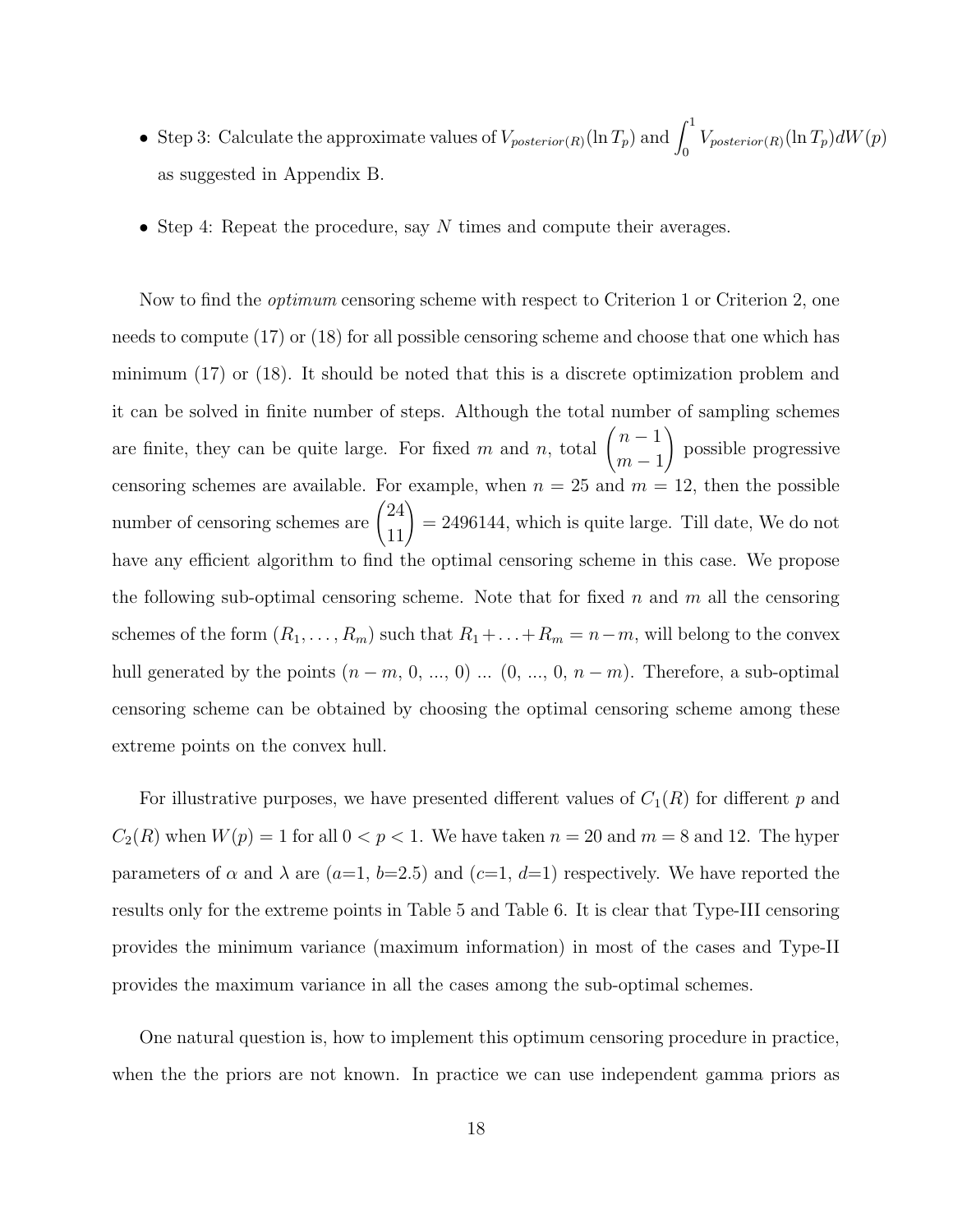| R                  | $C_1(R)$   |            |            |            |             |        |
|--------------------|------------|------------|------------|------------|-------------|--------|
|                    | $p = 0.50$ | $p = 0.90$ | $p = 0.95$ | $p = 0.99$ | $p = 0.999$ |        |
| $(12, 7*0)$        | 0.3060     | 0.2918     | 0.2103     | 0.2001     | 0.1950      | 0.4616 |
| $(0, 12, 6^*0)$    | 0.3321     | 0.2338     | 0.2244     | 0.2147     | 0.2093      | 0.4651 |
| $(0, 0, 12, 5^*0)$ | 0.3513     | 0.2502     | 0.2402     | 0.2300     | 0.2243      | 0.4845 |
| $(3*0, 12, 4*0)$   | 0.3737     | 0.2663     | 0.2567     | 0.2453     | 0.2390      | 0.5100 |
| $(4*0, 12, 3*0)$   | 0.3981     | 0.2830     | 0.2732     | 0.2606     | 0.2539      | 0.5394 |
| $(5*0, 12, 0, 0)$  | 0.4281     | 0.3054     | 0.2935     | 0.2793     | 0.2712      | 0.5771 |
| $(6*0, 12, 0)$     | 0.4651     | 0.3307     | 0.3167     | 0.3022     | 0.2934      | 0.6235 |
| $(7*0, 12)$        | 0.5055     | 0.3568     | 0.3410     | 0.3253     | 0.3154      | 0.6754 |

Table 5: The values of  $C_1(R)$  and  $C_2(R)$  for different R, when  $n=20$  and  $m=8$ .

they are very flexible, but still we need to know the the corresponding hyper-parameters. If nothing is known, then some pilot survey can be carried out and using the integrated likelihood approach, estimates of the hyper-parameters can be obtained. Model misspecification is an important issue in this case, it has not been addressed here. More work is needed along that direction.

### 6 Conclusions

In this paper we have considered the Bayesian inference of the unknown parameters of the generalized exponential distribution when the data are progressively censored. Under the assumptions of independent gamma priors on both the shape and scale parameters the Bayes estimates are obtained using Lindley's approximation and also by importance sampling technique. It is observed that if the prior information are available, then the Bayes estimates have clear advantages over the MLEs.

We have also used two different criteria to choose the optimum censoring plans. It is observed that finding the optimum censoring scheme is a discrete optimization problem and we have suggested sub-optimal censoring scheme which can be obtained very easily. The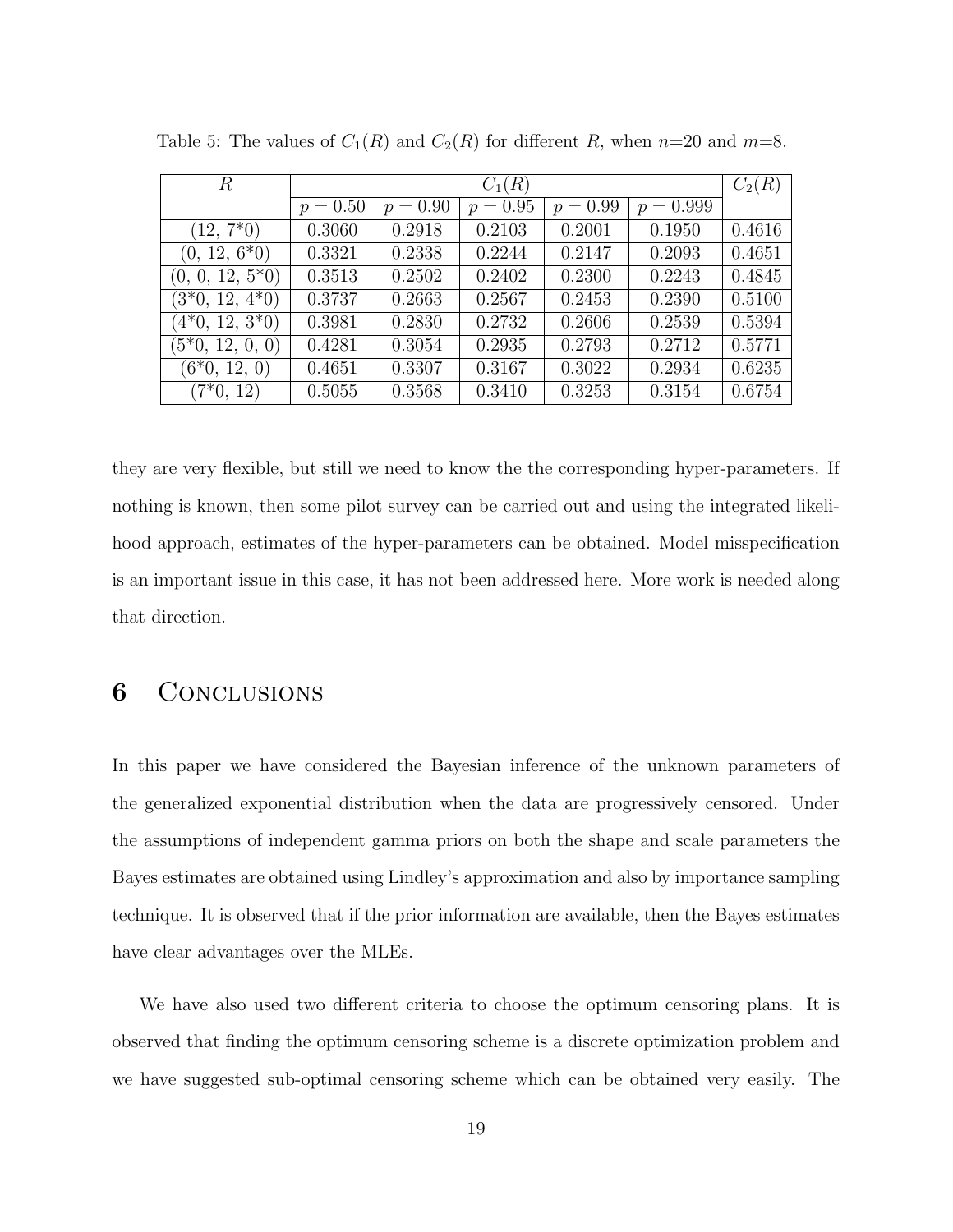| $\boldsymbol{R}$ | $C_1(R)$   |            |            |            |             |        |
|------------------|------------|------------|------------|------------|-------------|--------|
|                  | $p = 0.50$ | $p = 0.90$ | $p = 0.95$ | $p = 0.99$ | $p = 0.999$ |        |
| $(8, 11*0)$      | 0.2128     | 0.1356     | 0.1286     | 0.1211     | 0.1169      | 0.3199 |
| $(0, 8, 10^*0)$  | 0.2111     | 0.1376     | 0.1311     | 0.1238     | 0.1201      | 0.3116 |
| $(2*0, 8, 9*0)$  | 0.2133     | 0.1399     | 0.1333     | 0.1261     | 0.1226      | 0.3115 |
| $(3*0, 8, 8*0)$  | 0.2176     | 0.1441     | 0.1369     | 0.1298     | 0.1257      | 0.3136 |
| $(4*0, 8, 7*0)$  | 0.2221     | 0.1468     | 0.1401     | 0.1332     | 0.1289      | 0.3180 |
| $(5*0, 8, 6*0)$  | 0.2242     | 0.1486     | 0.1410     | 0.1331     | 0.1289      | 0.3156 |
| $(6*0, 8, 5*0)$  | 0.2321     | 0.1543     | 0.1471     | 0.1391     | 0.1346      | 0.3288 |
| $(7*0, 8, 4*0)$  | 0.2375     | 0.1580     | 0.1503     | 0.1420     | 0.1377      | 0.3331 |
| $(8*0, 8, 3*0)$  | 0.2438     | 0.1617     | 0.1540     | 0.1457     | 0.1413      | 0.3399 |
| $(9*0, 8, 2*0)$  | 0.2498     | 0.1653     | 0.1572     | 0.1485     | 0.1443      | 0.3470 |
| $(10^*0, 8, 0)$  | 0.2557     | 0.1687     | 0.1603     | 0.1516     | 0.175       | 0.3538 |
| $(11*0, 8)$      | 0.2641     | 0.1738     | 0.1653     | 0.1564     | 0.1523      | 0.3641 |

Table 6: The values of  $C_1(R)$  and  $C_2(R)$  for  $n=20$  and  $m=12$ .

detailed comparison of the optimal and sub-optimal censoring schemes are in progress and it will be reported later.

### Acknowledgements:

The authors would like to thank two unknown referees and the guest editor for several helpful comments which had improved the earlier versions of the manuscript. Part of the work of the first author is supported by a grant from the Department of Science Technology, Government of India.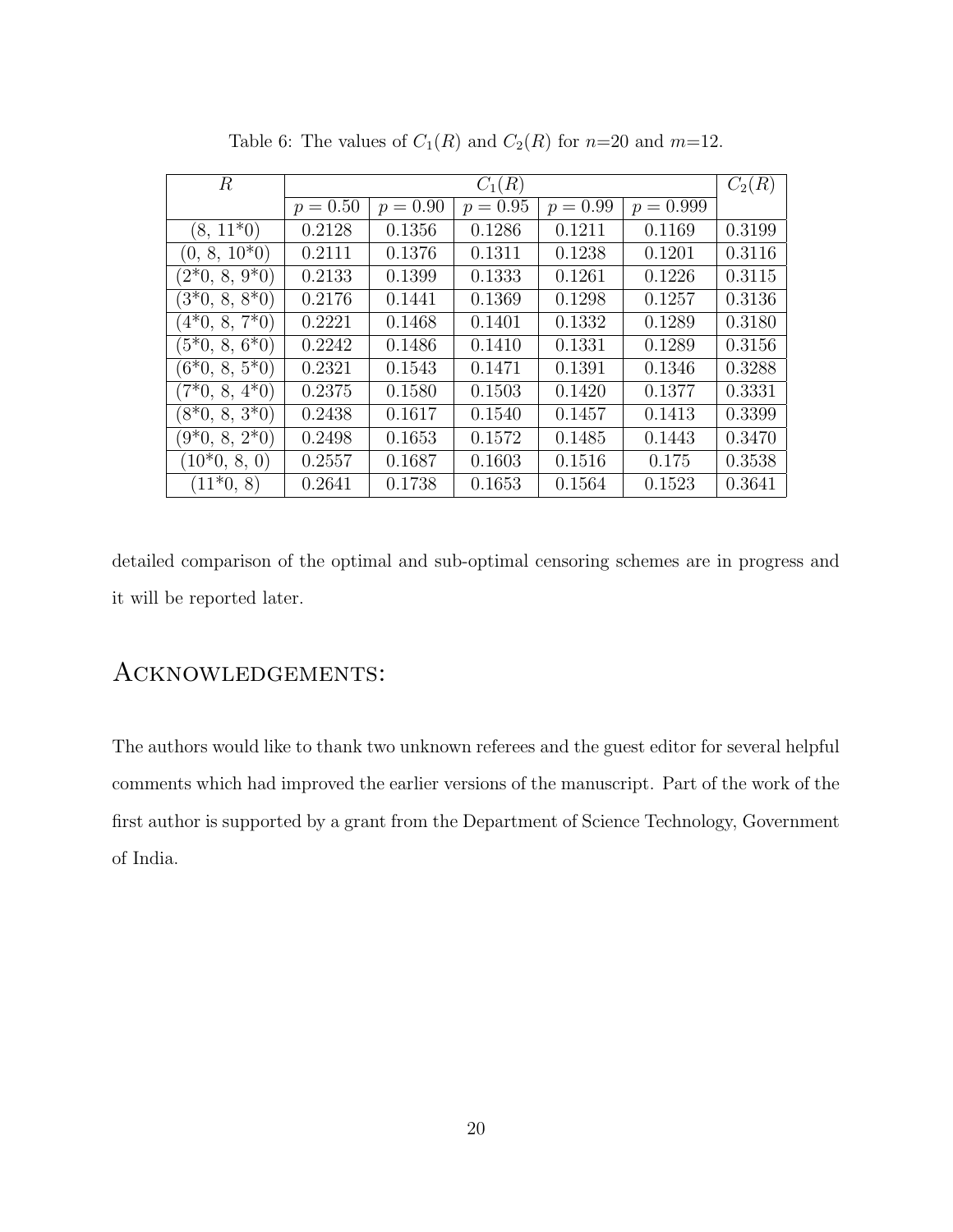# APPENDIX A

For the two-parameter case, using the notation  $(\lambda_1, \lambda_2) + (\alpha, \lambda)$ , the Lindley's approximation can be written as

$$
\hat{g} = g(\hat{\lambda}_1, \hat{\lambda}_2) + \frac{1}{2} (A + l_{30}B_{12} + l_{03}B_{21} + l_{21}C_{12} + l_{12}C_{21}) + p_1 A_{12} + p_2 A_{21},
$$
(19)

where

$$
A = \sum_{i=1}^{2} \sum_{j=1}^{2} w_{ij} \tau_{ij}, \quad l_{ij} = \frac{\partial^{i+j} L(\lambda_1, \lambda_2)}{\partial \lambda_i^i \lambda_2^j}, i, j = 0, 1, 2, 3, \quad \text{and} \quad i+j = 3, \quad p_i = \frac{\partial p}{\partial \lambda_i}, \quad w_i = \frac{\partial g}{\partial \lambda_i},
$$

$$
w_{ij} = \frac{\partial^2 g}{\partial \lambda_i \partial \lambda_j}, \quad p = \ln \pi(\lambda_1, \lambda_2), \quad A_{ij} = w_i \tau_{ii} + w_j \tau_{ji}, \quad B_{ij} = (w_i \tau_{ii} + w_j \tau_{ij}) \tau_{ii},
$$

$$
c_{ij} = 3w_i \tau_{ii} \tau_{ij} + w_j (\tau_{ii} \tau_{jj} + 2\tau_{ij}^2).
$$

In this case

$$
L(\alpha, \lambda) = m(\ln \alpha + \ln \lambda) - \lambda \sum_{i=1}^{m} t_i + \sum_{i=1}^{m} (\alpha - 1) \ln (1 - e^{-\lambda t_i}) + \sum_{i=1}^{m} R_i \ln (1 - (1 - e^{-\lambda t_i})^{\alpha}).
$$

Let us use the following notation for  $i=1,\ldots,m.$ 

$$
\xi_i = 1 - e^{-\hat{\lambda} t_i}, \quad \xi'_i = t_i e^{-\hat{\lambda} t_i}, \quad \xi''_i = -t_i^2 e^{-\hat{\lambda} t_i}, \quad \xi'''_i = t_i^3 e^{-\hat{\lambda} t_i}
$$

We have

$$
\tau_{11} = \frac{W}{UW - V^2}, \quad \tau_{12} = -\frac{V}{UW - V^2}, \quad \tau_{22} = \frac{U}{UW - V^2},
$$

where

$$
U = -\frac{\partial^2 L}{\partial \alpha^2} = \frac{m}{\alpha^2} + \sum_{i=1}^m \frac{R_i (\ln \xi_i)^2 \xi_i^{\alpha}}{(1 - \xi_i^{\alpha})^2}.
$$
  
\n
$$
V = -\frac{\partial^2 L}{\partial \alpha \partial \lambda} = -\sum_{i=1}^m \frac{\xi_i'}{\xi_i} + \sum_{i=1}^m \frac{R_i \xi_i' \xi_i^{\alpha - 1}}{(1 - \xi_i^{\alpha})^2} [1 - \xi_i^{\alpha} + \alpha \ln \xi_i].
$$
  
\n
$$
W = -\frac{\partial^2 L}{\partial \lambda^2} = \frac{m}{\lambda^2} - (\alpha - 1) \sum_{i=1}^m \frac{\xi_i \xi_i'' - (\xi_i')^2}{\xi_i^2} + \alpha \sum_{i=1}^m \frac{R_i \xi_i^{\alpha - 2}}{(1 - \xi_i^{\alpha})^2} [(\alpha - 1)(\xi_i')^2 + \xi_i \xi_i'' - \xi_i^{\alpha + 1} \xi_i'' + \xi_i^{\alpha} (\xi_i')^2].
$$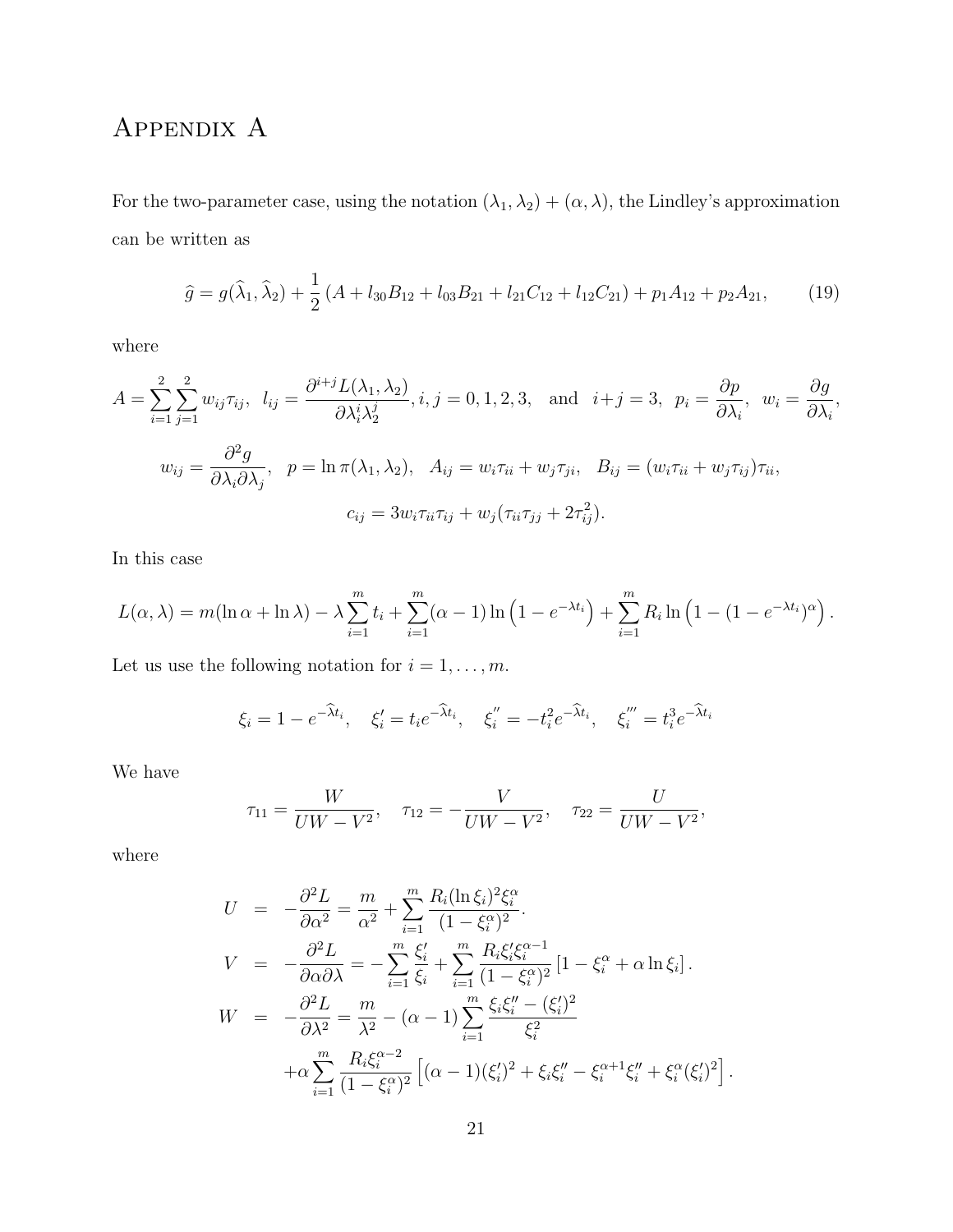$$
l_{30} = \frac{\partial^3 L}{\partial \alpha^3} = \frac{2m}{\alpha^3} - \sum_{i=1}^m \frac{R_i (\ln \xi_i)^3 \xi_i^{\alpha} (1 + \xi_i^{\alpha})}{(1 - \xi_i^{\alpha})^3}.
$$
  
\n
$$
l_{03} = \frac{2m}{\lambda^3} + (\alpha - 1) \sum_{i=1}^m \frac{1}{\xi_i^4} \left( \{ \xi_i''' \xi_i + \xi_i'' \xi_i' - 2 \xi_i' \xi_i'' \} \xi_i^2 - 2 \xi_i \xi_i' (\xi_i \xi_i'' - (\xi_i')^2) \right)
$$
  
\n
$$
- \alpha \sum_{i=1}^m \frac{R_i}{(1 - \xi_i^{\alpha})^3} \left\{ \left[ (\alpha - 1)(\alpha - 2) \xi_i^{\alpha - 3} (\xi_i')^3 + 3(\alpha - 1) \xi_i^{\alpha - 2} \xi_i' \xi_i'' + \xi_i^{\alpha - 1} \xi_i''' \right. \right.
$$
  
\n
$$
- (2\alpha - 1) \xi_i^{2\alpha - 2} \xi_i' \xi_i'' - \xi_i^{2\alpha - 1} \xi_i''' + (2\alpha - 2) \xi_i^{2\alpha - 3} (\xi_i')^3 + 2 \xi_i^{2\alpha - 2} \xi_i' \xi_i'' \right] (1 - \xi_i^{\alpha})
$$
  
\n
$$
+ 2\alpha \xi_i' \xi_i^{\alpha - 1} \left[ (\alpha - 1) \xi_i^{\alpha - 2} (\xi_i')^2 + \xi_i^{\alpha - 1} \xi_i'' - \xi_i^{2\alpha - 1} \xi_i'' + \xi_i^{2\alpha - 2} (\xi_i')^2 \right] \}.
$$

$$
l_{12} = \sum_{i=1}^{m} \frac{1}{\xi_i^2} (\xi_i'' \xi_i - (\xi_i')^2) - \sum_{i=1}^{m} \frac{R_i}{(1 - \xi_i^{\alpha})^3} \left[ \left\{ (\xi_i^{\alpha - 1} \xi_i'' + (\xi_i')^2 (\alpha - 1) \xi_i^{\alpha - 2}) (1 - \xi_i^{\alpha} + \alpha \ln \xi_i) \right\} \right. \\ \left. + \alpha (\xi_i')^2 \xi_i^{\alpha - 2} (1 - \xi_i^{\alpha}) \right\} (1 - \xi_i^{\alpha}) + 2\alpha (\xi_i')^2 \xi_i^{2\alpha - 2} (1 - \xi_i^{\alpha} + \alpha \ln \xi_i) \right].
$$
  

$$
l_{21} = -\sum_{i=1}^{m} \frac{R_i \xi_i'}{(1 - \xi_i^{\alpha})^3} \left[ 2\xi_i^{\alpha - 1} \ln \xi_i (1 - \xi_i^{\alpha}) + \alpha \xi_i^{\alpha - 1} (\ln \xi_i)^2 (1 + \xi_i^{\alpha}) \right].
$$

Now when  $g(\alpha, \lambda) = \alpha,$  we have

$$
w_1 = 1, w_2 = 0, w_{ij} = 0, i, j = 1, 2;
$$

therefore,

$$
A = 0, B_{12} = \tau_{11}^2, B_{21} = \tau_{21}\tau_{22}, C_{12} = 3\tau_{11}\tau_{12}, C_{21} = (\tau_{22}\tau_{11} + 2\tau_{21}^2) A_{12} = \tau_{11}, A_{21} = \tau_{12}.
$$

Now (8) follows by using

$$
p_1 = \left(\frac{b-1}{\hat{\alpha}} - a\right)
$$
 and  $p_2 = \left(\frac{d-1}{\hat{\lambda}} - c\right)$ .

For (9), note that  $g(\alpha, \lambda) = \lambda$ ; then

$$
w_1 = 0, w_2 = 1, w_{ij} = 0, i, j = 1, 2;
$$

and

$$
A = 0, B_{12} = \tau_{12}\tau_{11}, B_{21} = \tau_{22}^2, C_{12} = \tau_{11}\tau_{22} + 2\tau_{12}^2, C_{21} = 3\tau_{22}\tau_{21} A_{12} = \tau_{21}, A_{21} = \tau_{22}.
$$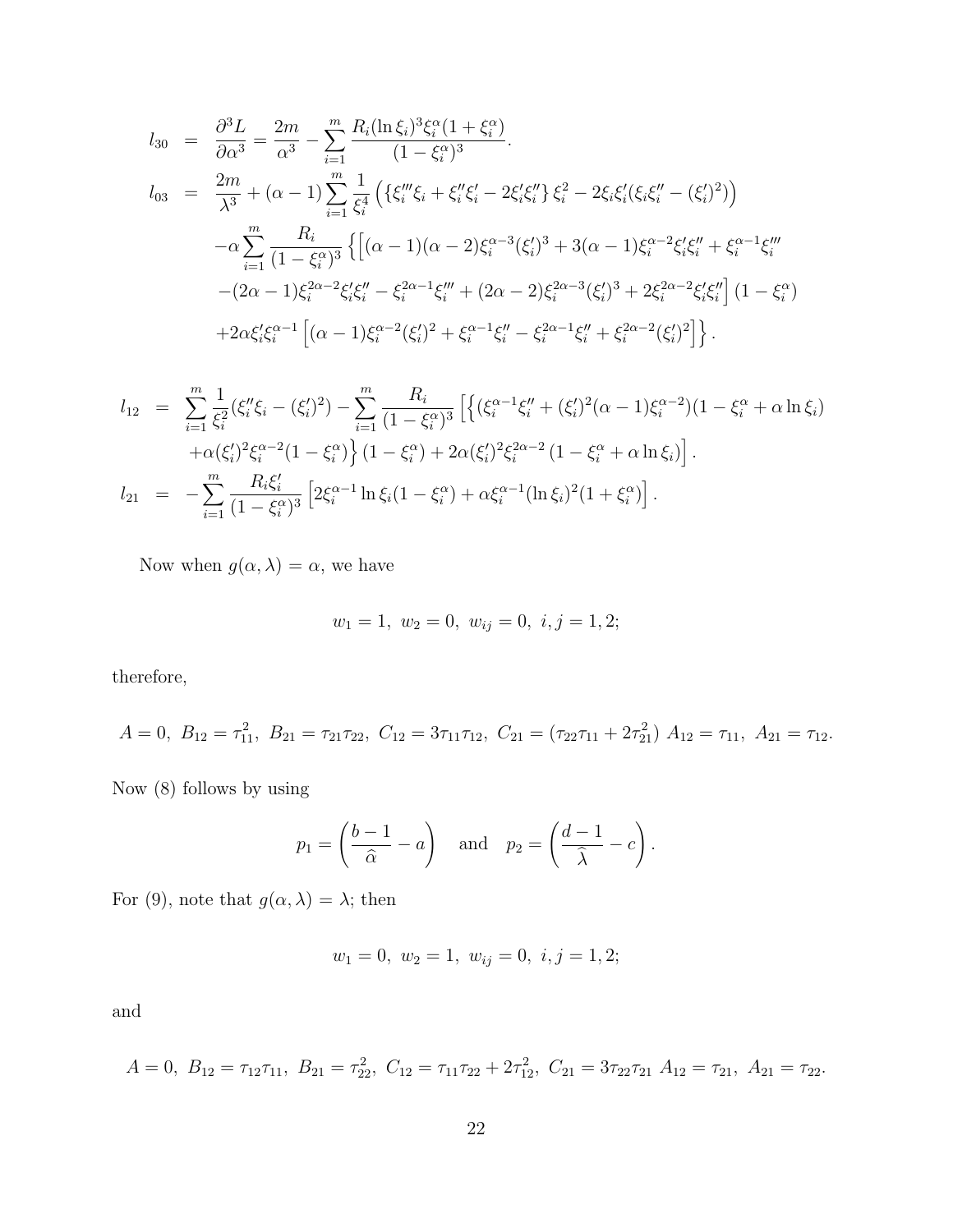### Appendix B

In this Appendix first we provide the approximation of  $V_{posterior(R)}(\ln T_p)$  using Lindley's technique and then along the same line the approximation of  $\int_0^1 V_{posterior(R)}(\ln T_p)dW(p)$ also can be obtained. Since

$$
V_{posterior(R)}(\ln T_p) = E_{posterior(R)}(\ln T_p)^2 - (E_{posterior(R)}(\ln T_p))^2, \tag{20}
$$

we approximate  $E_{posterior(R)}(\ln T_p)$  and  $E_{posterior(R)}(\ln T_p)^2$  separately. We will use (19) in both the cases. For that purpose we just need to specify  $w_1, w_2, w_{11}, w_{12}, w_{21}, w_{22}$  only. The rest of the quantities are already available in Appendix A.

Approximating  $E_{posterior(R)}(\ln T_p)$ :

$$
g(\alpha, \lambda) = T_p = \ln \left( -\ln \left( 1 - p^{\frac{1}{\alpha}} \right) \right) - \ln \lambda = \ln \left( -\ln u(\alpha) \right) - \ln \lambda = v(\alpha) - \ln \lambda,
$$

where

$$
u(\alpha) = 1 - p^{\frac{1}{\alpha}}, \quad v(\alpha) = \ln(-\ln u(\alpha)).
$$

Note that

$$
u'(\alpha) = \frac{1}{\alpha^2} p^{\frac{1}{\alpha}} (\ln p), \quad u''(\alpha) = -\frac{1}{\alpha^4} \times \left[ p^{\frac{1}{\alpha}} (\ln p)^2 + 2\alpha p^{\frac{1}{\alpha}} (\ln p) \right]
$$

Therefore, in this case

$$
w_1 = \frac{u'(\alpha)}{\ln u(\alpha)u(\alpha)} = a_1(\alpha) \quad \text{(say)}, \quad w_2 = -\frac{1}{\lambda},
$$
  

$$
w_{11} = \frac{u''(\alpha)u(\alpha)\ln u(\alpha) - u'(\alpha)(u'(\alpha)\ln u(\alpha) + u'(\alpha))}{(u(\alpha)(\ln u(\alpha)))^2} = b_1(\alpha) \quad \text{(say)}
$$
  

$$
w_{22} = \frac{1}{\lambda^2}, \quad w_{12} = w_{21} = 0.
$$

Approximating  $E_{posterior(R)}(\ln T_p)^2$ :

$$
g(\alpha, \lambda) = (v(\alpha) - \ln \lambda)^2.
$$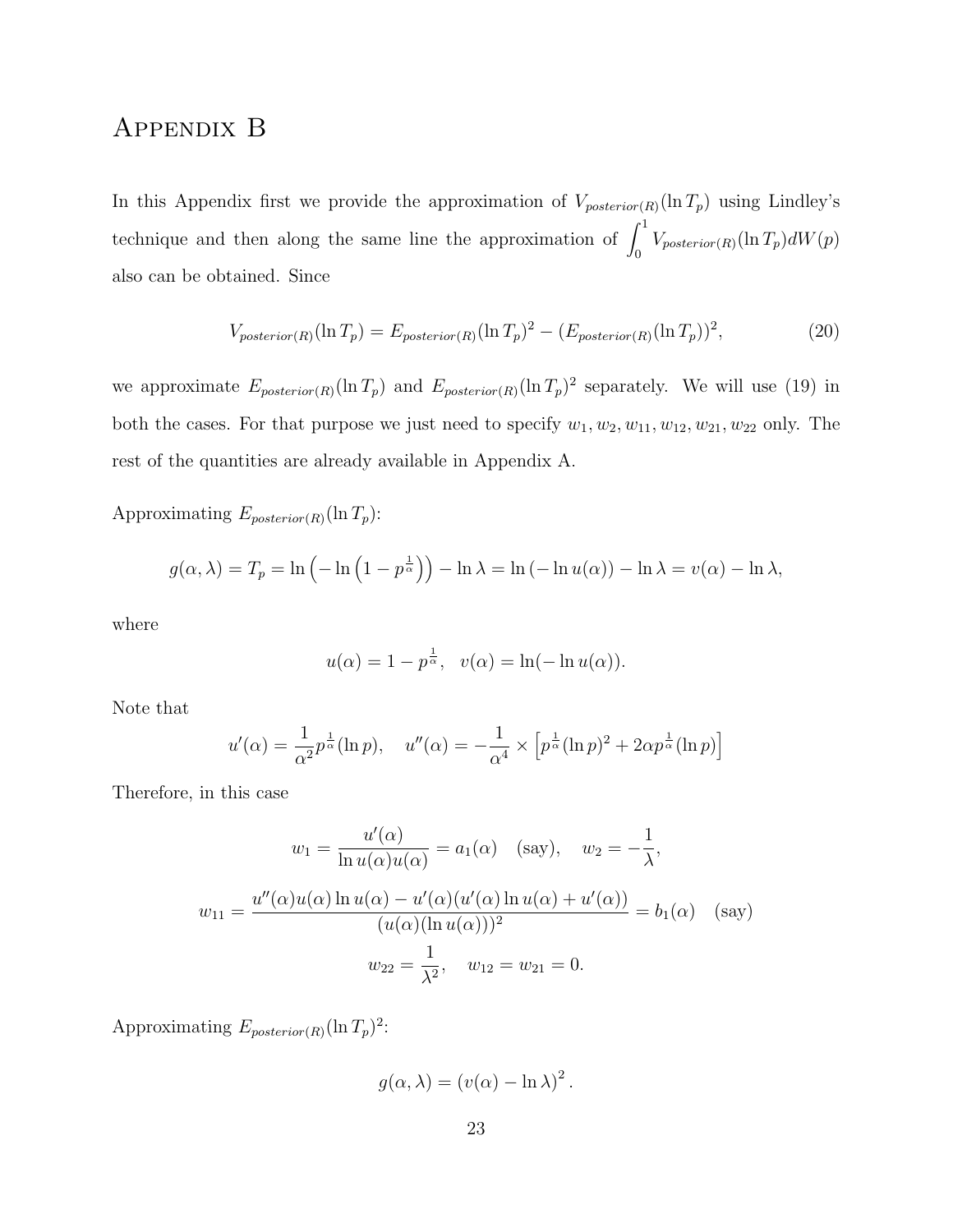In this case

$$
w_1 = 2a_1(\alpha)(v(\alpha) - \ln \lambda), \quad w_2 = \frac{2}{\lambda}(\ln \lambda - v(\alpha)),
$$
  

$$
w_{11} = 2(a_1(\alpha)^2 + b_1(\alpha)v(\alpha)) - 2b_1(\alpha)\ln \lambda, \quad w_{12} = -\frac{2}{\lambda}a_1(\alpha) = w_{21}, \quad w_{22} = \frac{2}{\lambda^2}(1 - \ln \lambda + v(\alpha)).
$$

Now to approximate  $\int_0^1 V_{posterior(R)}(\ln T_p)dW(p)$ , note that

$$
\int_0^1 V_{posterior(R)}(\ln T_p)dW(p) = \int_0^1 E_{posterior(R)}(\ln T_p)^2dW(p) - \int_0^1 (E_{posterior(R)}(\ln T_p))^2dW(p).
$$

Therefore  $\int_0^1 V_{posterior(R)}(\ln T_p)dW(p)$  can be approximated using numerical integration with respect to the weight function  $W(\cdot)$ .

### References

- [1] Balakrishnan, N. (2007), "Progressive Censoring Methodology: An Appraisal", (with discussions), Test, vol. 16, no. 2, 211 - 296.
- [2] Balakrishnan, N. and Aggrawala, R. (2000), Progressive Censoring, Theory, Methods and Applications, Birkhauser, Boston.
- [3] Balakrishnan, N. and Sandhu, R.A. (1995), "A simple algorithm for generating progressively type-II generated samples", American Statistician, vol. 49, 229 - 230.
- [4] Balasooriya, U. and Balakrishnan, N. (2000), "Reliability sampling plan for log-normal distribution", *IEEE Transactions on Reliability*, vol. 49, 199 - 203.
- [5] Berger, J.O., and Sun, D. (1993), "Bayesian Analysis for the PolyWeibull Distribution", Journal of the American Statistical Association, vol. 88, 1412 1418.
- [6] Gupta, R.D. and Kundu, D. (1999), "Generalized exponential distribution", Australian New Zealand Journal of Statistics, vol. 41, 173 - 188.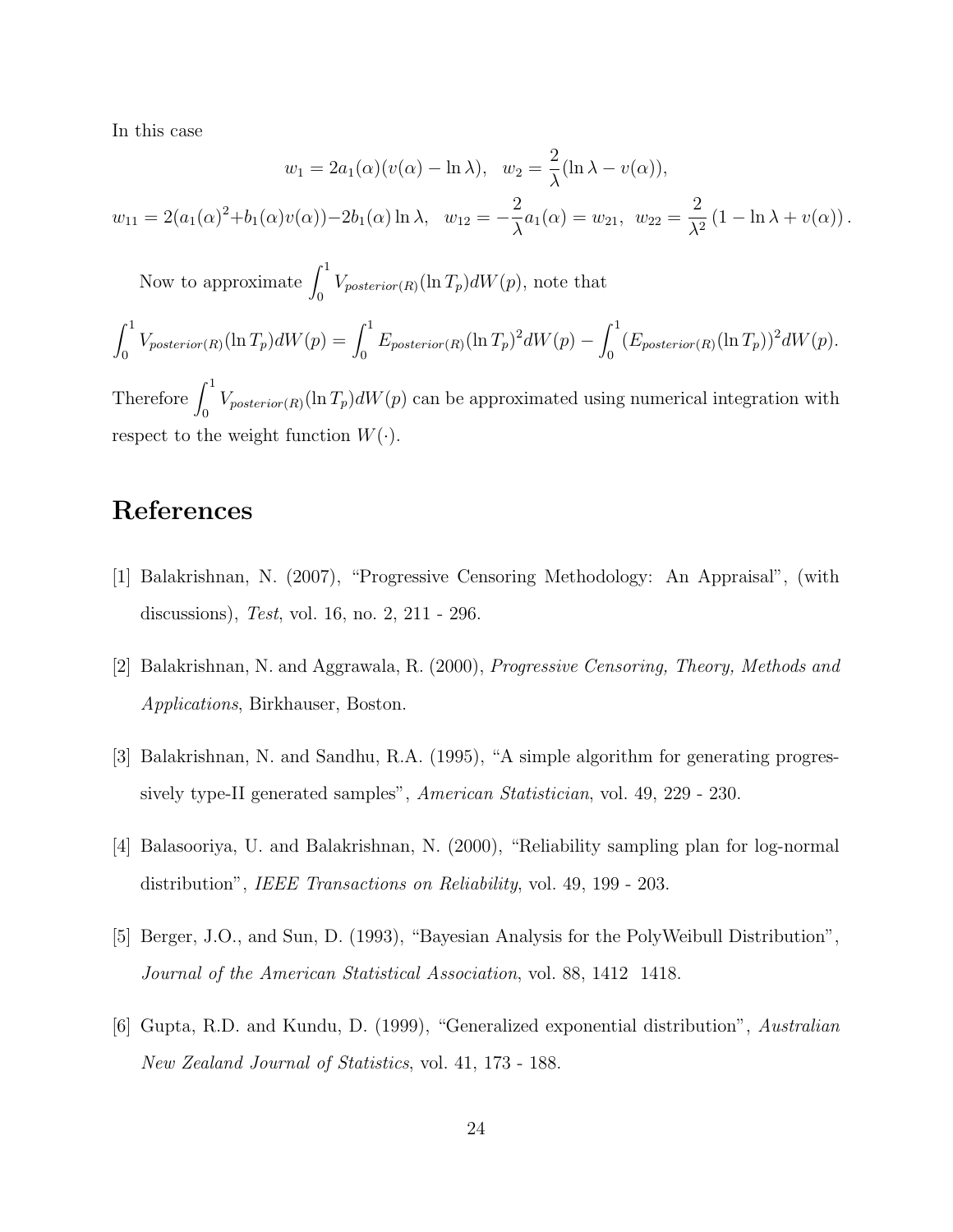- [7] Gupta, R.D. and Kundu, D. (2006), "Comparison of the Fisher information matrices of the Weibull and GE distributions", Journal of Statistical Planning and Inference, vol. 136, no. 9, 3130 - 3144.
- [8] Gupta, R.D. and Kundu, D. (2007), "Generalized exponential distribution; existing methods and some recent developments", Journal of Statistical Planning and Inference, vol. 137, no. 11, 3537-3547.
- [9] Kundu, D. (2008), "Bayesian inference & life testing plan for Weibull distribution in presence of progressive censoring", Technometrics, vol. 50, 144-154.
- [10] Kundu, D. and Pradhan, B. (2008), "Estimating the parameters of the generalized exponential distribution in presence of hybrid censoring", *Communications in Statistics* - Theory and Methods (to appear).
- [11] Lawless, J.F. (2003), Statistical models and methods for lifetime data, 2-nd edition, John Wiley and Sons, New York.
- [12] Madi, M. T. and Raqab, M. Z. (2007), "Bayesian Prediction of Rainfall Records Using the Generalized Exponential Distribution", Environmetrics, vol .18, 541-549.
- [13] Mitra, S. and Kundu, D. (2008), "Analysis of the left censored data from the generalized exponential distribution", Journal of Statistical Computation and Simulation, vol. 78, no. 7, 669 - 679.
- [14] Ng, T., Chan, C.S. and Balakrishnan, N. (2004), "Optimal progressive censoring plans for the Weibull distribution", Technometrics, vol. 46, 470 - 481.
- [15] Pradhan, B. and Kundu, D., "On progressively censored generalized exponential distribution", TEST, DOI:10.1007/s11749-008-0110-1.